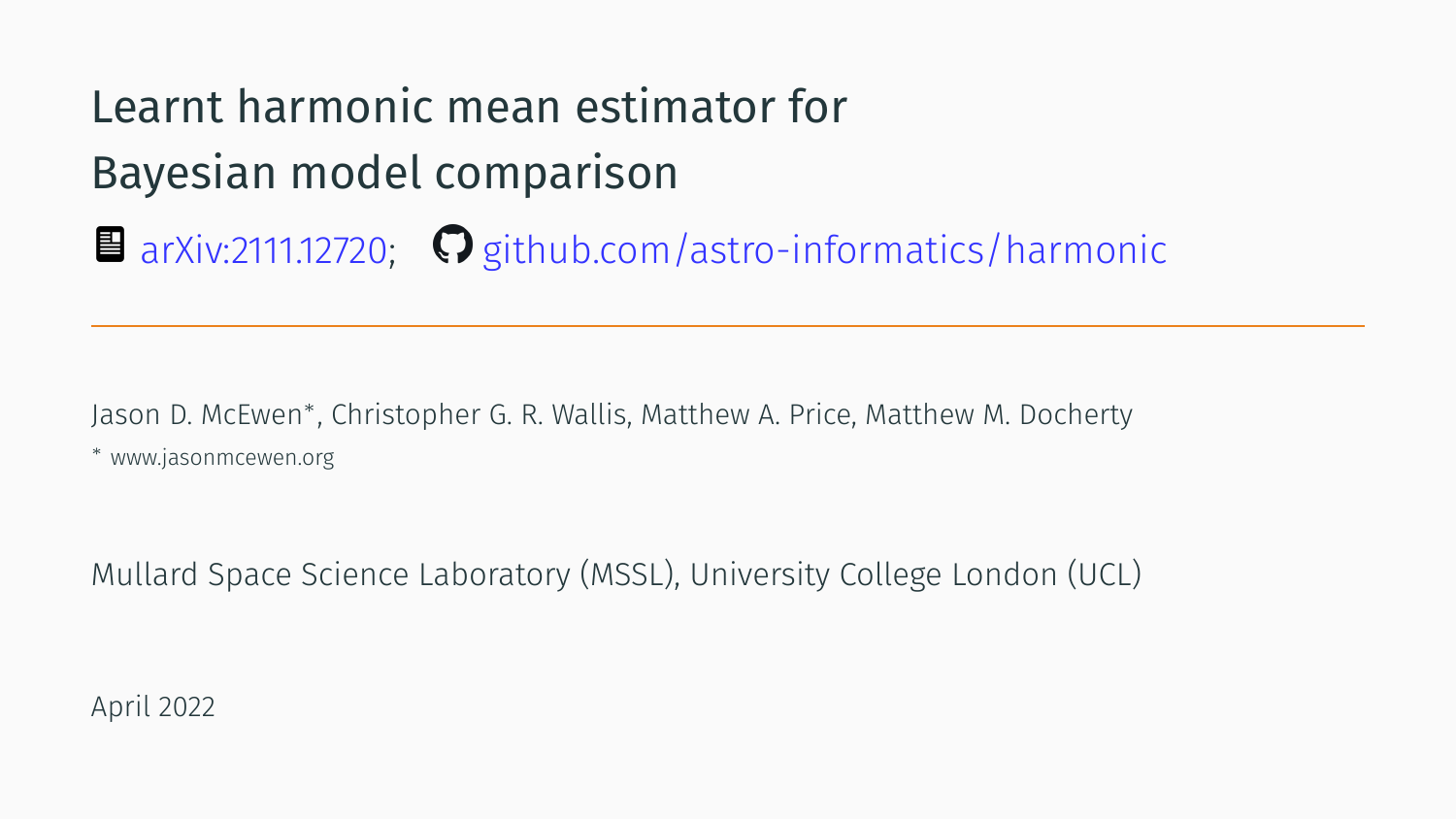### Bayesian inference: parameter estimation

Bayes' theorem



for parameters *θ*, model *M* and observed data *y*.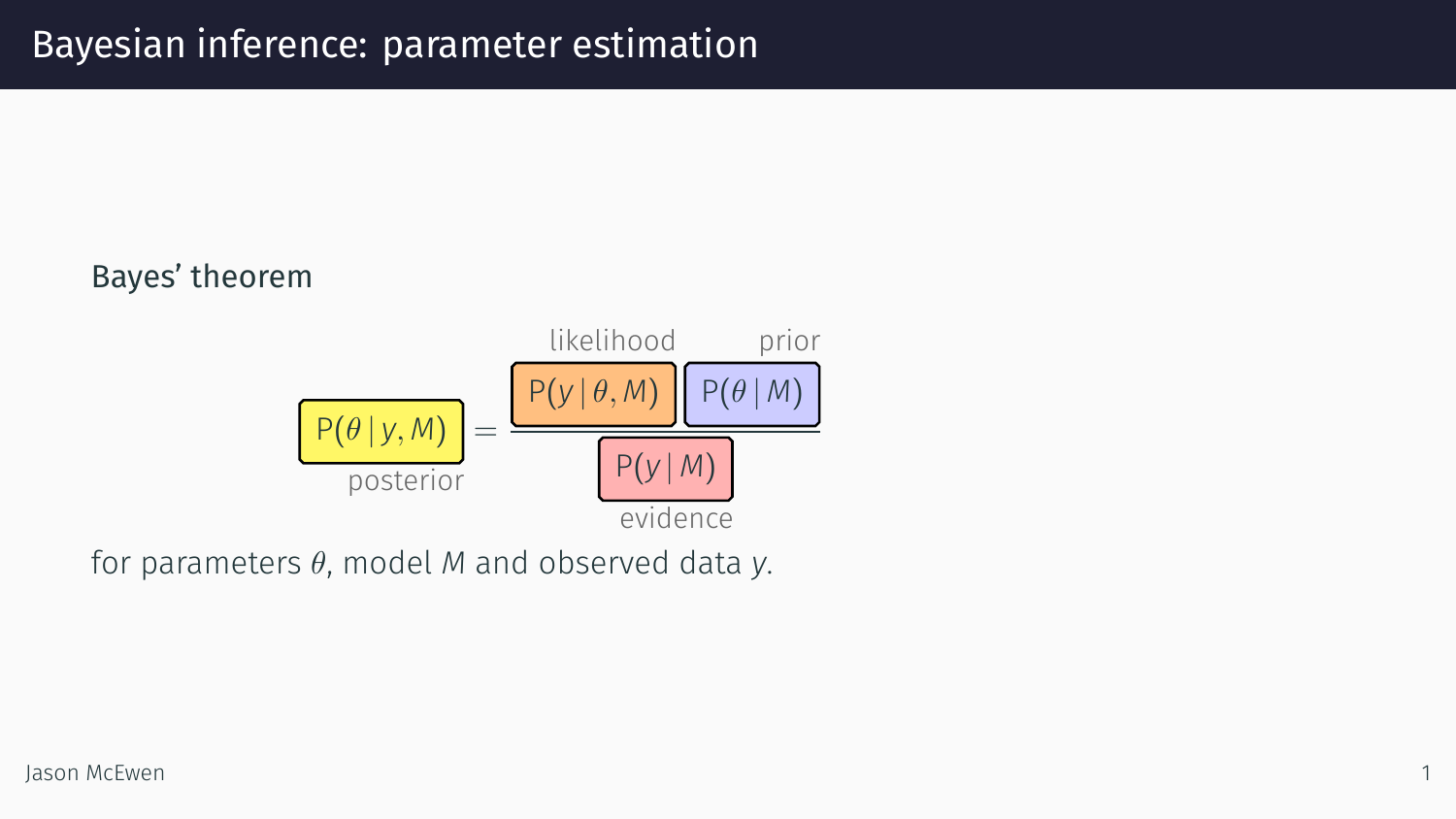### Bayesian inference: parameter estimation

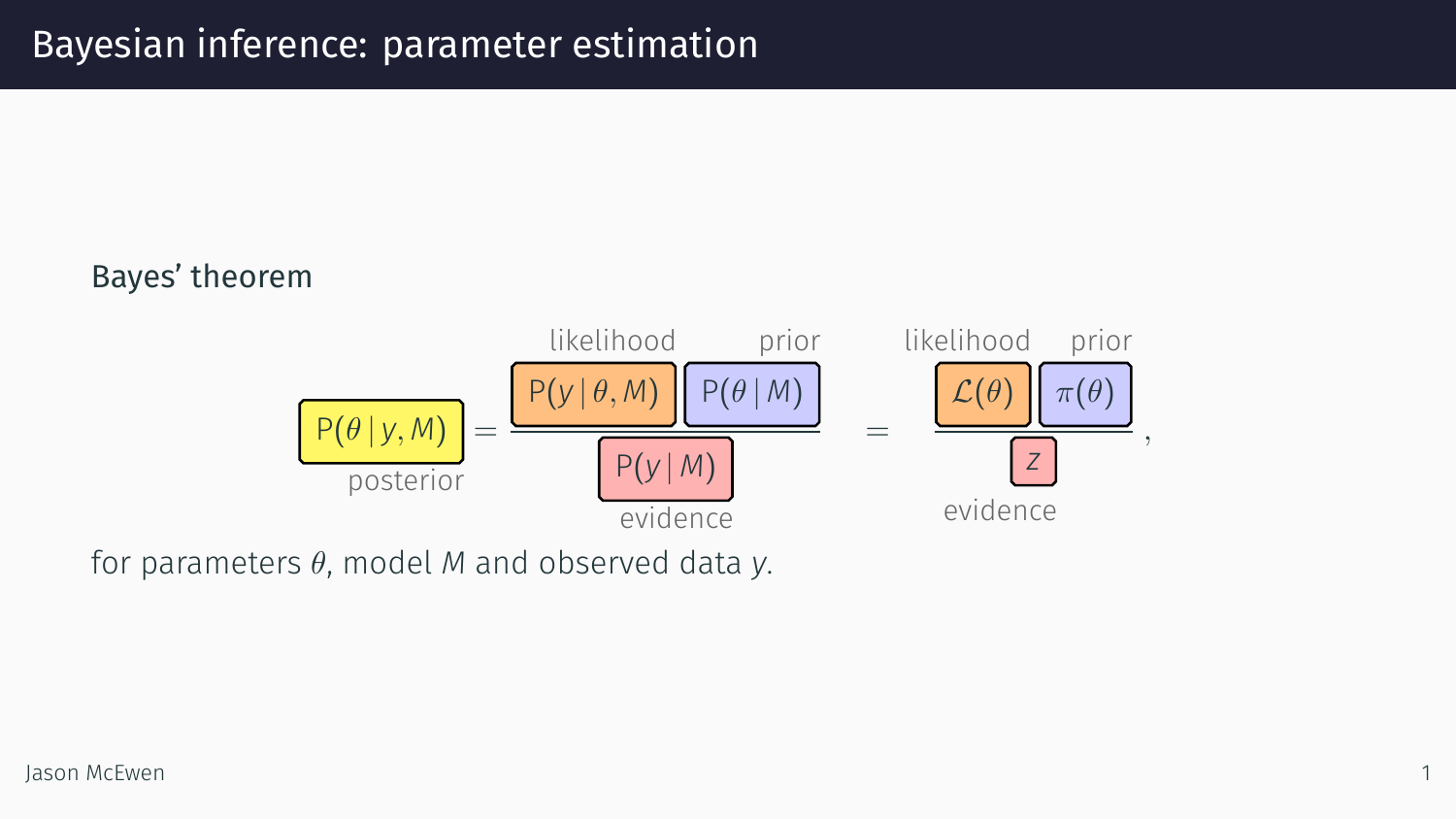### Bayesian inference: model selection

For model selection, consider the posterior model probabilities:

$$
\frac{P(M_1|y)}{P(M_2|y)} = \frac{P(M_1)}{P(M_2)} \times \frac{P(y|M_1)}{P(y|M_2)}
$$

posterior odds prior odds Bayes factor

*.*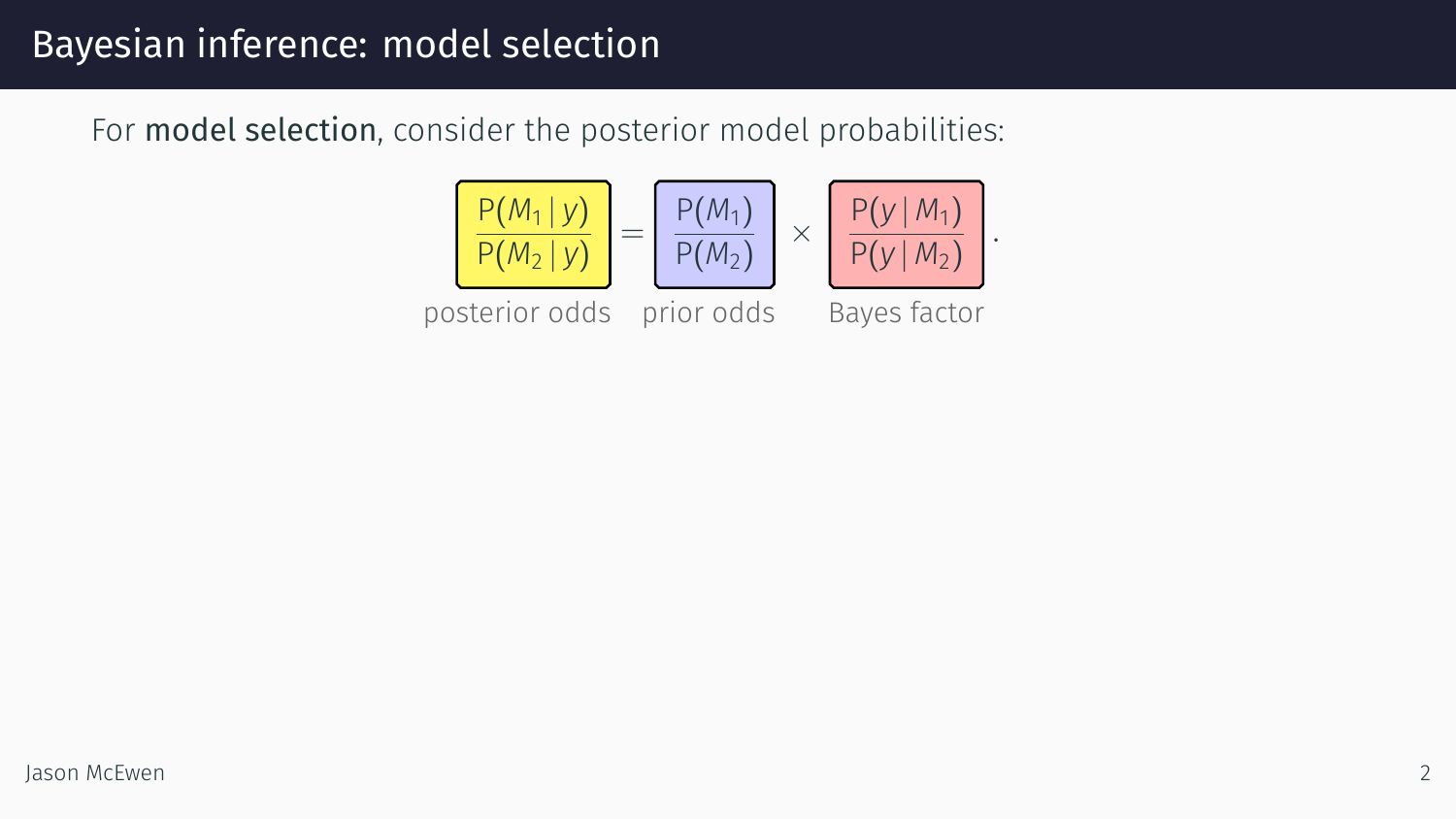### Bayesian inference: model selection

For model selection, consider the posterior model probabilities:



Must compute the Bayesian evidence or marginal likelihood given by the normalising constant Ċ  $\overline{\phantom{1}}$ 

$$
z = P(y | M) = \int d\theta \mathcal{L}(\theta) \pi(\theta).
$$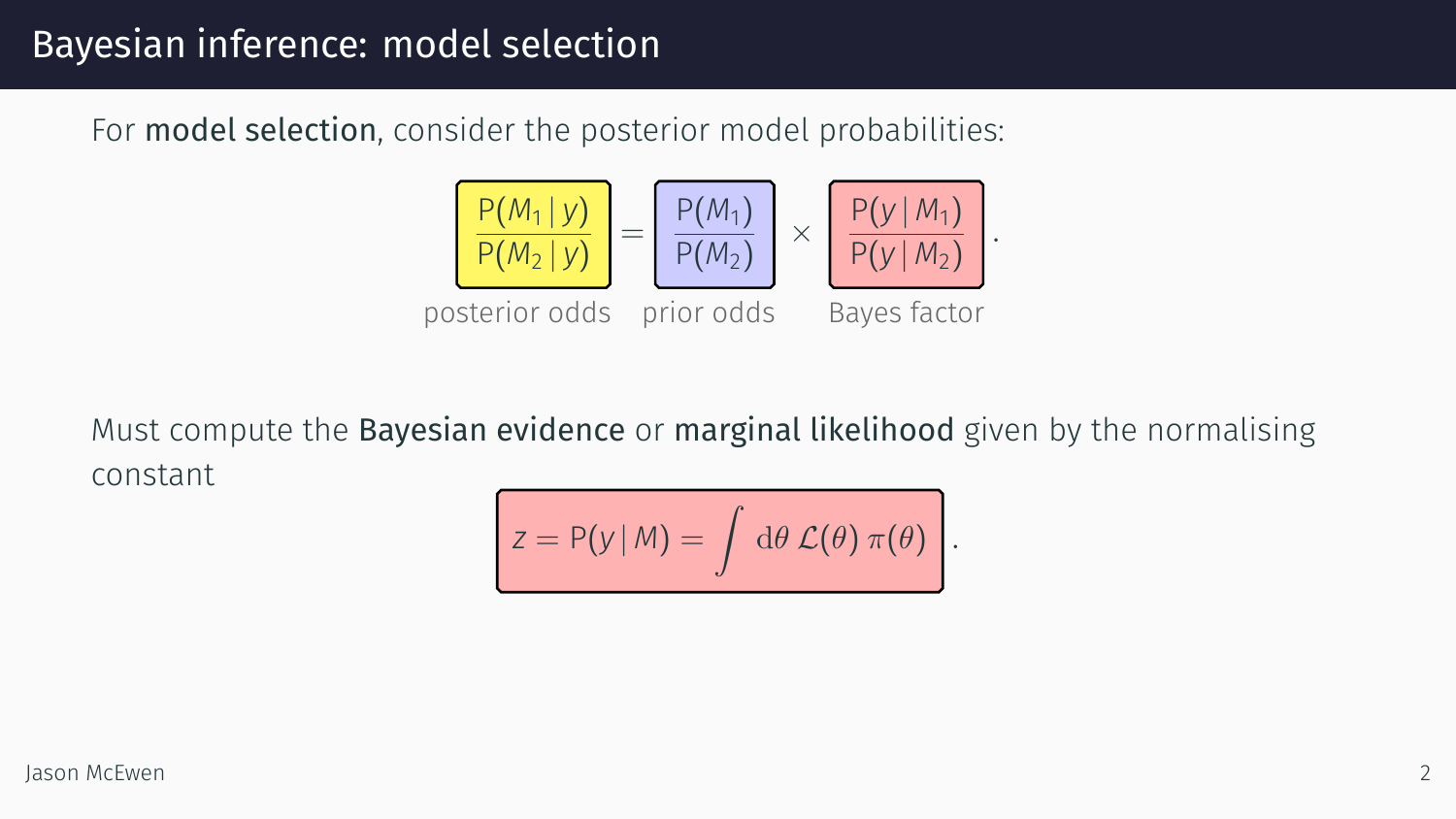### Bayesian inference: model selection

For model selection, consider the posterior model probabilities:



Must compute the Bayesian evidence or marginal likelihood given by the normalising constant

$$
z = P(y | M) = \int d\theta \, \mathcal{L}(\theta) \, \pi(\theta) \, .
$$

*→* Extremely challenging computational problem in high-dimensions.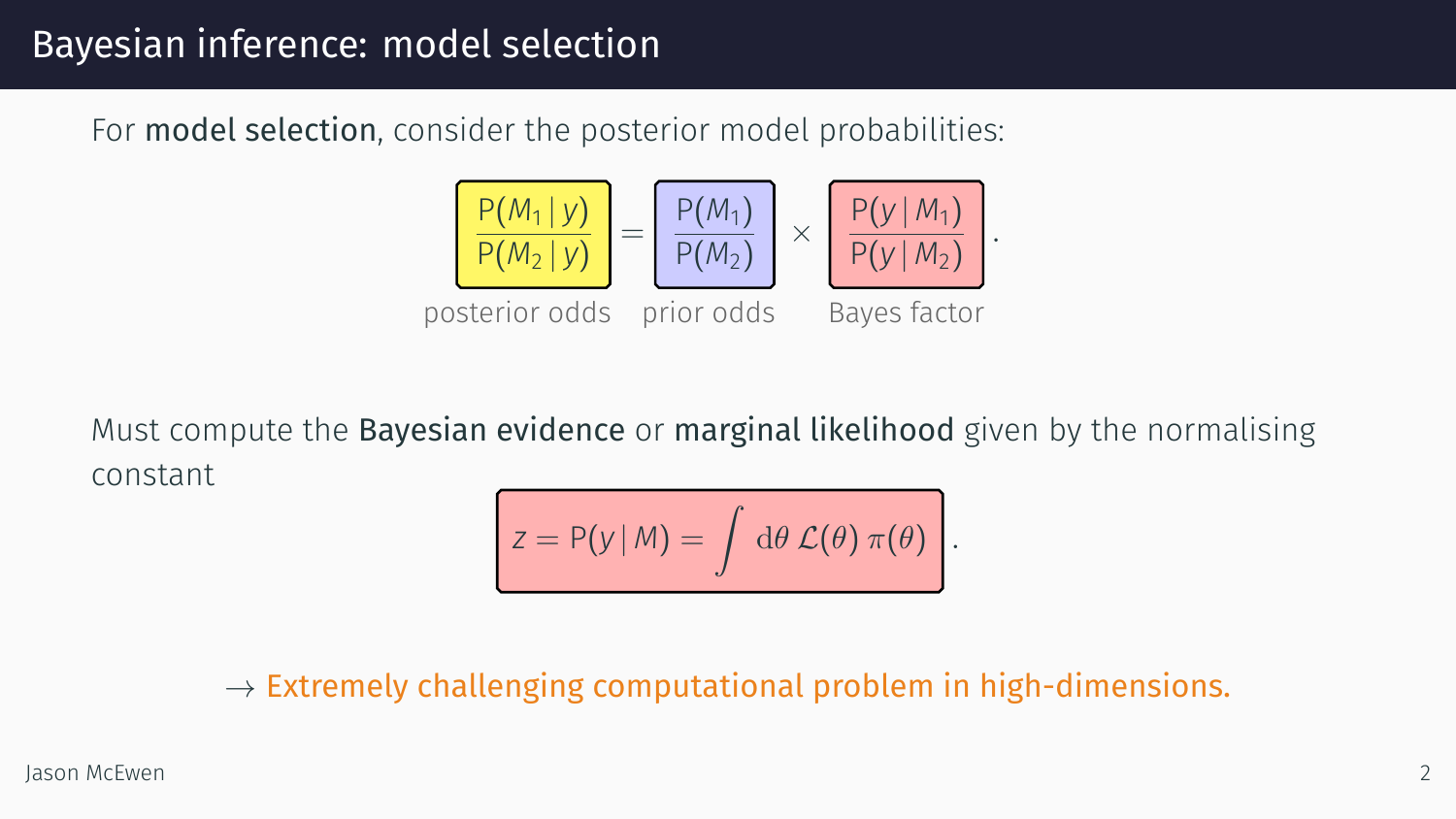Harmonic mean relationship (Newton & Raftery 1994)

$$
\rho = \mathbb{E}_{P(\theta | y)} \left[ \frac{1}{\mathcal{L}(\theta)} \right]
$$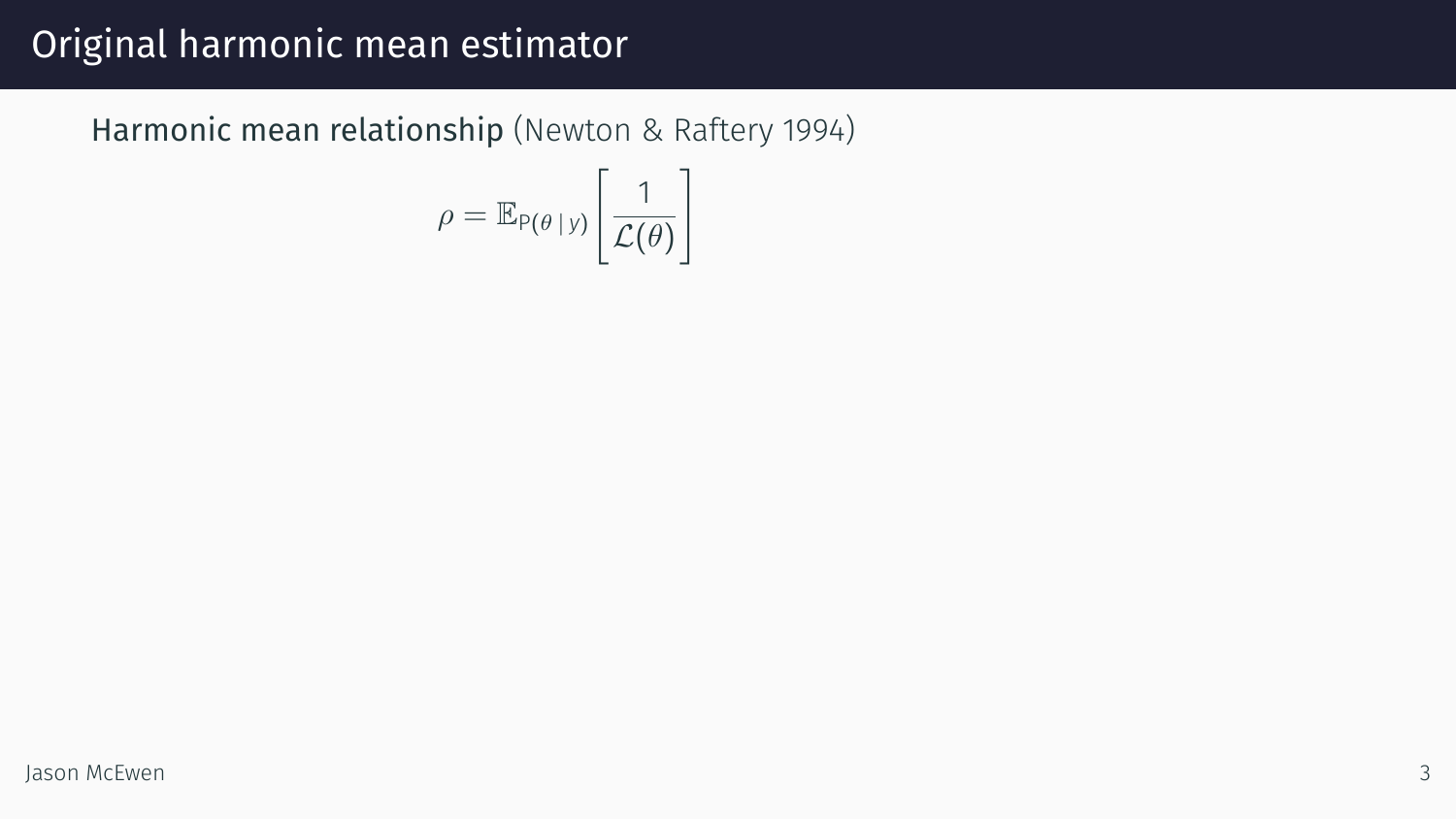Harmonic mean relationship (Newton & Raftery 1994)

$$
\rho = \mathbb{E}_{P(\theta | y)} \left[ \frac{1}{\mathcal{L}(\theta)} \right] = \int d\theta \frac{1}{\mathcal{L}(\theta)} P(\theta | y)
$$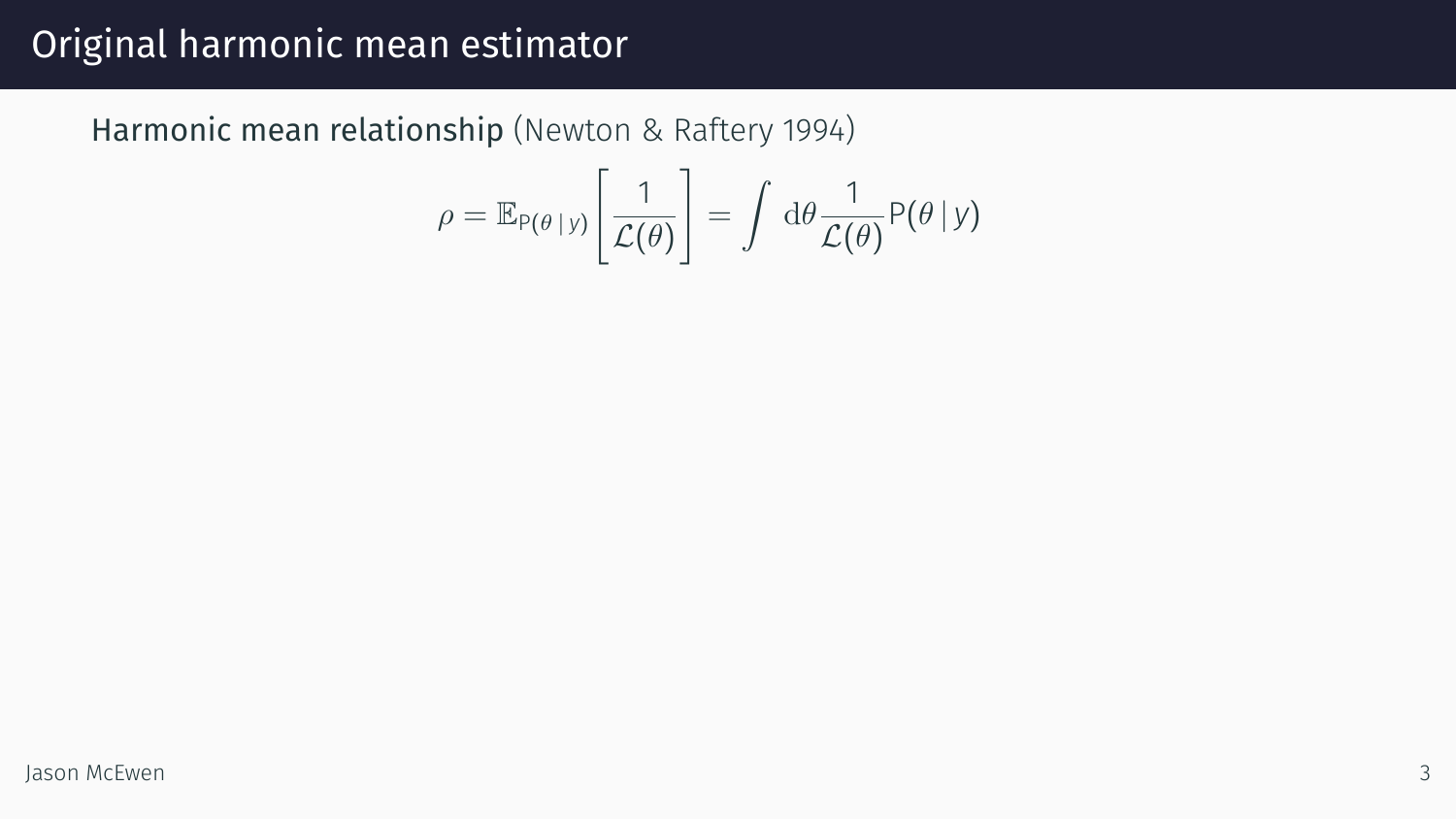Harmonic mean relationship (Newton & Raftery 1994)

 $\overline{a}$ 

$$
\rho = \mathbb{E}_{P(\theta | y)} \left[ \frac{1}{\mathcal{L}(\theta)} \right] = \int d\theta \frac{1}{\mathcal{L}(\theta)} P(\theta | y)
$$

$$
= \int d\theta \frac{1}{\mathcal{L}(\theta)} \frac{\mathcal{L}(\theta) \pi(\theta)}{z}
$$

 $\overline{a}$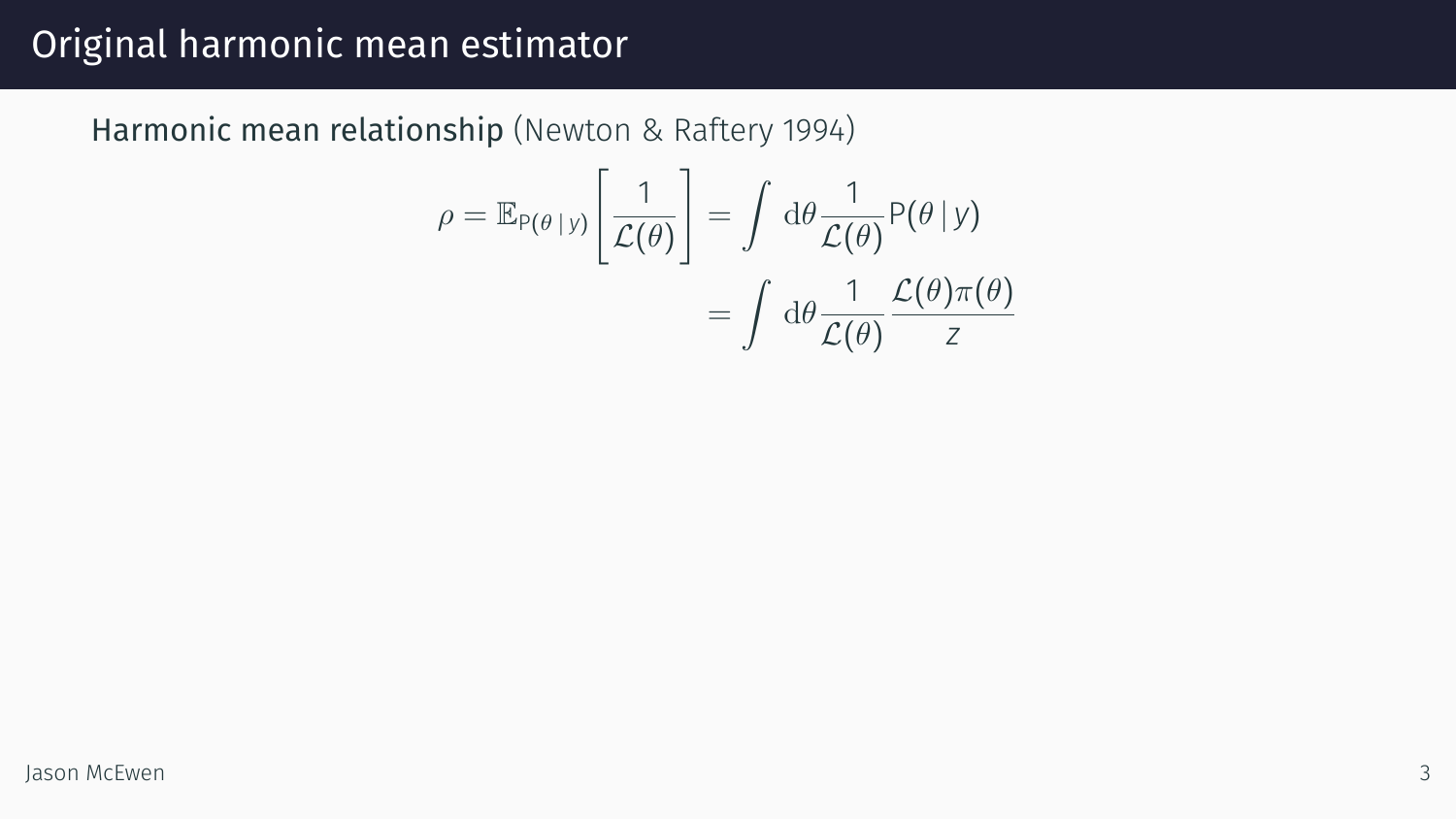Harmonic mean relationship (Newton & Raftery 1994)

$$
\rho = \mathbb{E}_{P(\theta | y)} \left[ \frac{1}{\mathcal{L}(\theta)} \right] = \int d\theta \frac{1}{\mathcal{L}(\theta)} P(\theta | y)
$$

$$
= \int d\theta \frac{1}{\mathcal{L}(\theta)} \frac{\mathcal{L}(\theta) \pi(\theta)}{z}
$$

$$
= \frac{1}{z}
$$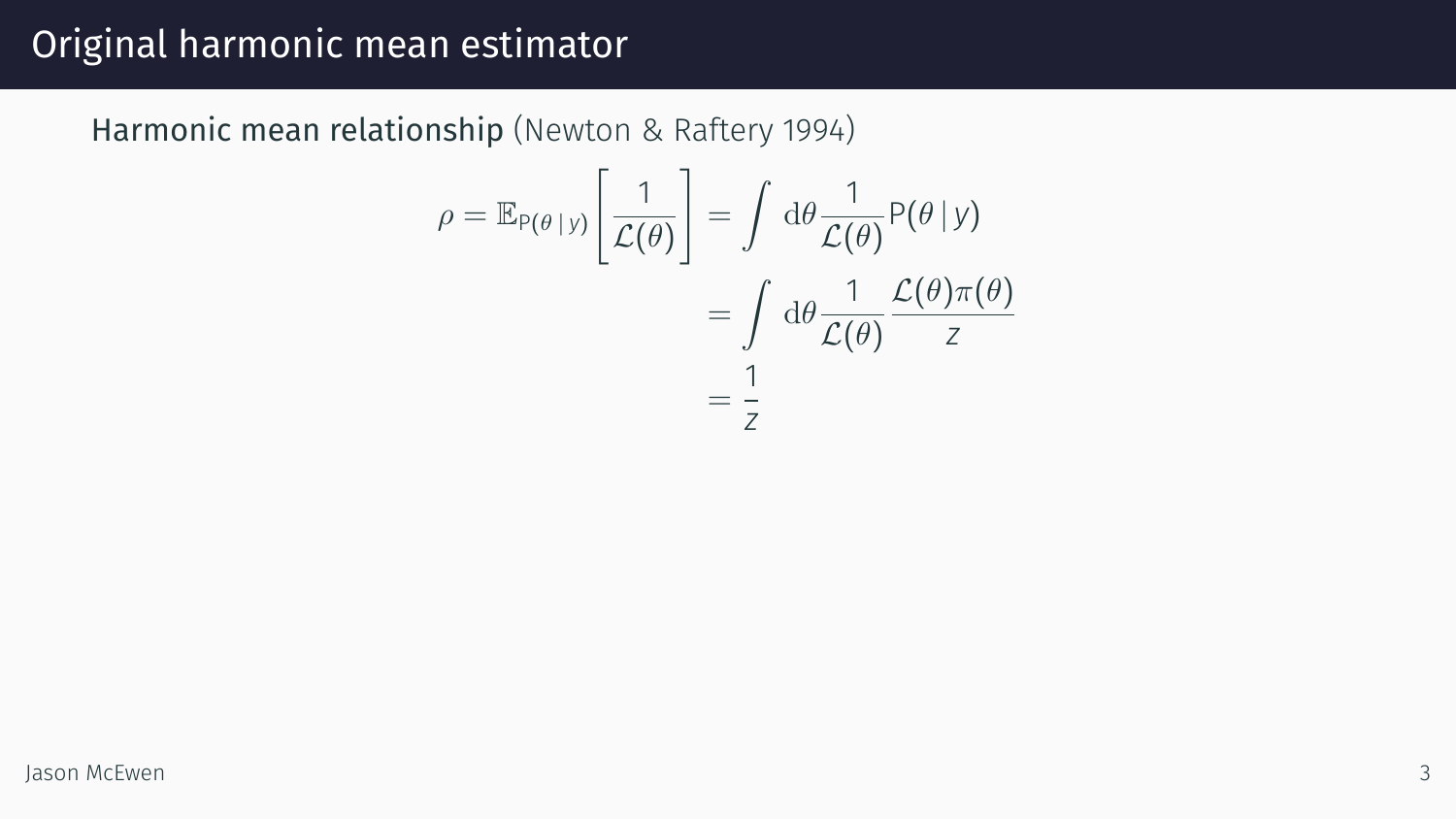Harmonic mean relationship (Newton & Raftery 1994)

$$
\rho = \mathbb{E}_{P(\theta | y)} \left[ \frac{1}{\mathcal{L}(\theta)} \right] = \int d\theta \frac{1}{\mathcal{L}(\theta)} P(\theta | y)
$$

$$
= \int d\theta \frac{1}{\mathcal{L}(\theta)} \frac{\mathcal{L}(\theta) \pi(\theta)}{z}
$$

$$
= \frac{1}{z}
$$

Original harmonic mean estimator (Newton & Raftery 1994)

$$
\hat{\rho} = \frac{1}{N} \sum_{i=1}^{N} \frac{1}{\mathcal{L}(\theta_i)}, \quad \theta_i \sim \mathsf{P}(\theta | y)
$$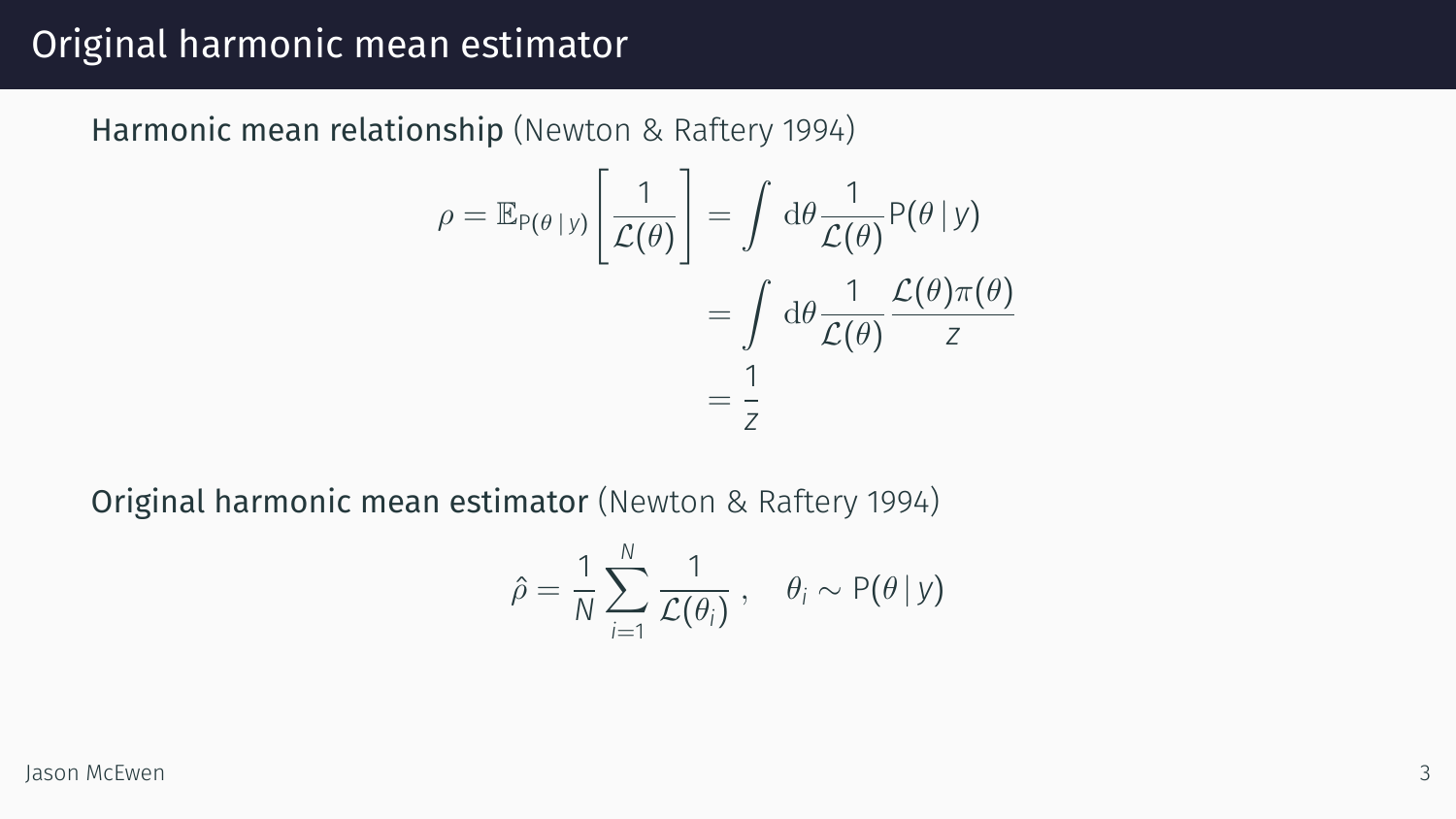Harmonic mean relationship (Newton & Raftery 1994)

$$
\rho = \mathbb{E}_{P(\theta | y)} \left[ \frac{1}{\mathcal{L}(\theta)} \right] = \int d\theta \frac{1}{\mathcal{L}(\theta)} P(\theta | y)
$$

$$
= \int d\theta \frac{1}{\mathcal{L}(\theta)} \frac{\mathcal{L}(\theta) \pi(\theta)}{z}
$$

$$
= \frac{1}{z}
$$

Original harmonic mean estimator (Newton & Raftery 1994)

$$
\hat{\rho} = \frac{1}{N} \sum_{i=1}^{N} \frac{1}{\mathcal{L}(\theta_i)}, \quad \theta_i \sim P(\theta | y)
$$

Very simple approach but can fail catastrophically (Neal 1994).

Jason McEwen 3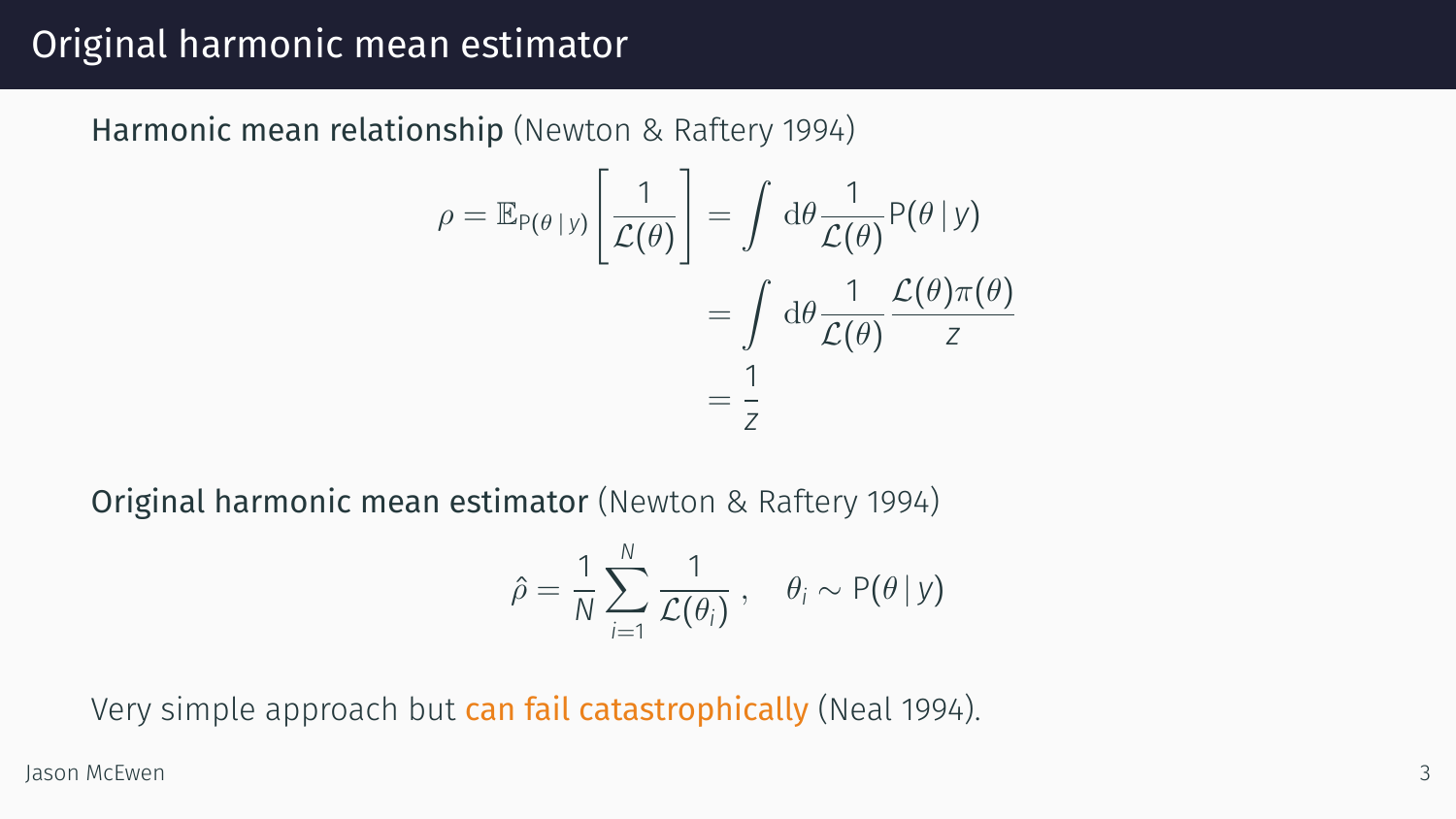Alternative interpretation of harmonic mean relationship:

$$
\rho = \int d\theta \frac{1}{\mathcal{L}(\theta)} P(\theta | y) = \frac{1}{z} \int d\theta \frac{\pi(\theta)}{P(\theta | y)} P(\theta | y) .
$$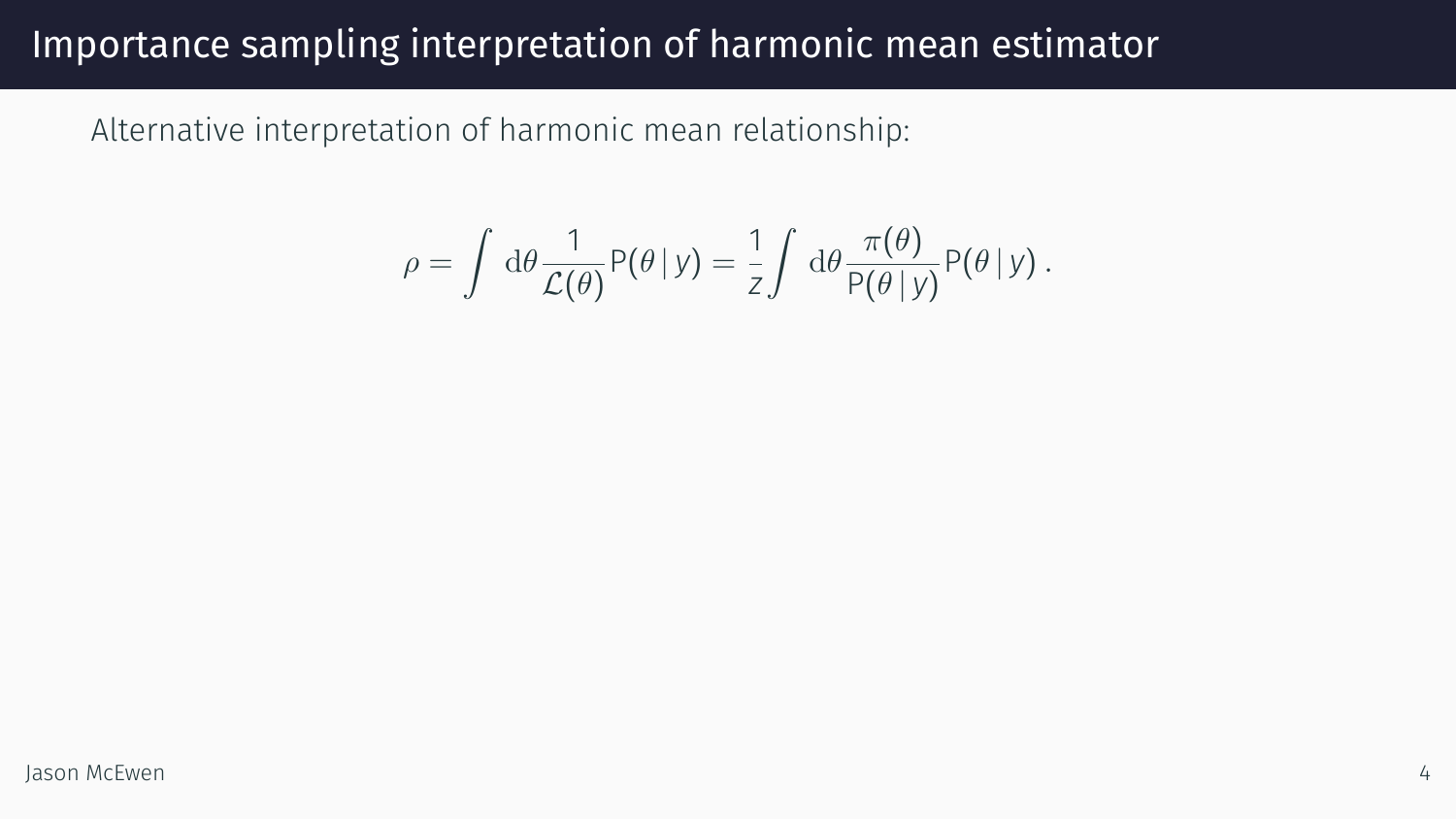Alternative interpretation of harmonic mean relationship:

$$
\rho = \int d\theta \frac{1}{\mathcal{L}(\theta)} P(\theta | y) = \frac{1}{Z} \left[ \int d\theta \frac{\pi(\theta)}{P(\theta | y)} P(\theta | y) \right].
$$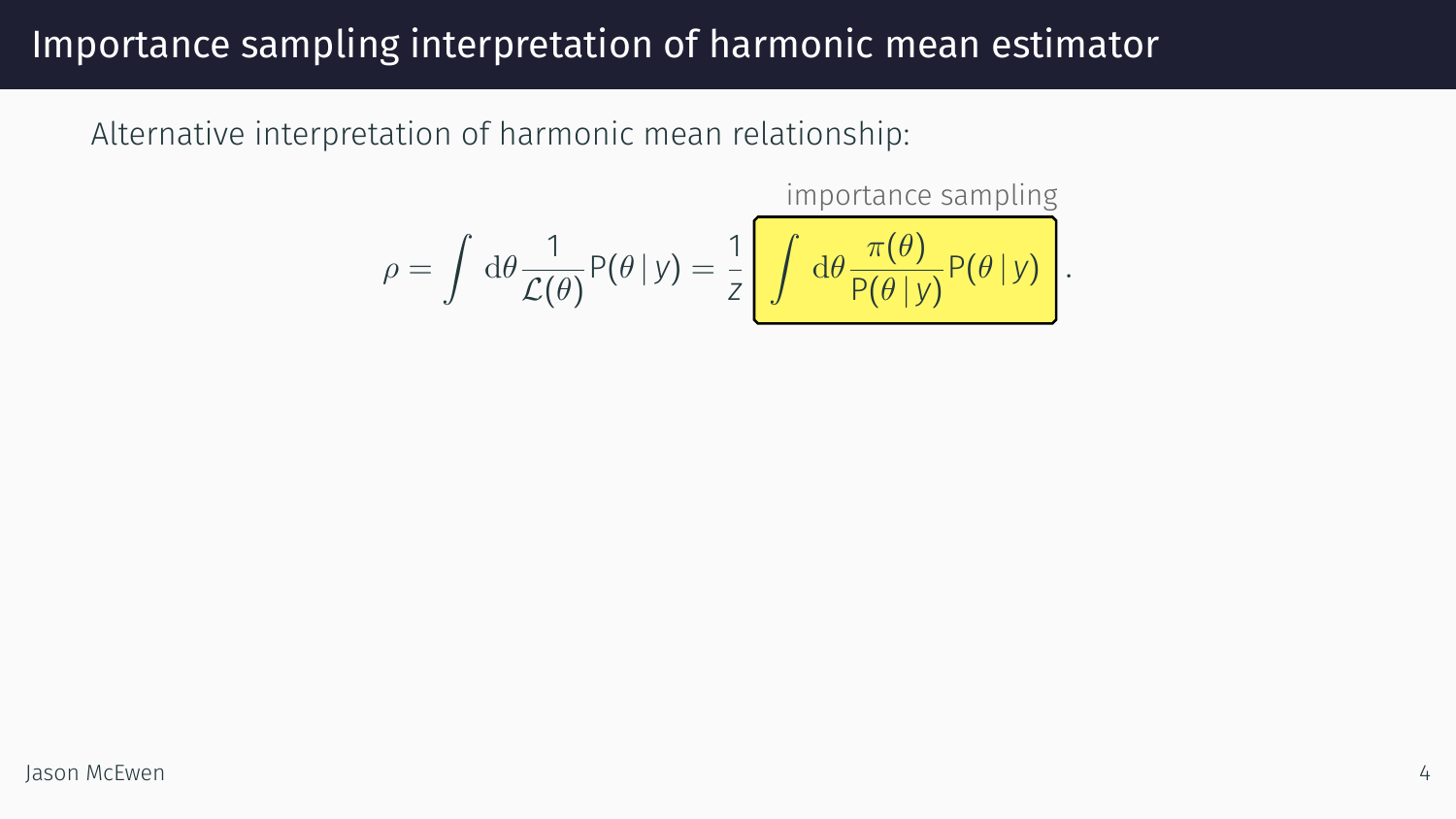Alternative interpretation of harmonic mean relationship:

$$
\rho = \int d\theta \frac{1}{\mathcal{L}(\theta)} P(\theta | y) = \frac{1}{z} \left[ \int d\theta \frac{\pi(\theta)}{P(\theta | y)} P(\theta | y) \right].
$$

Importance sampling interpretation:

- Importance sampling target distribution is prior *π*(*θ*).
- Importance sampling density is posterior P(*θ | y*).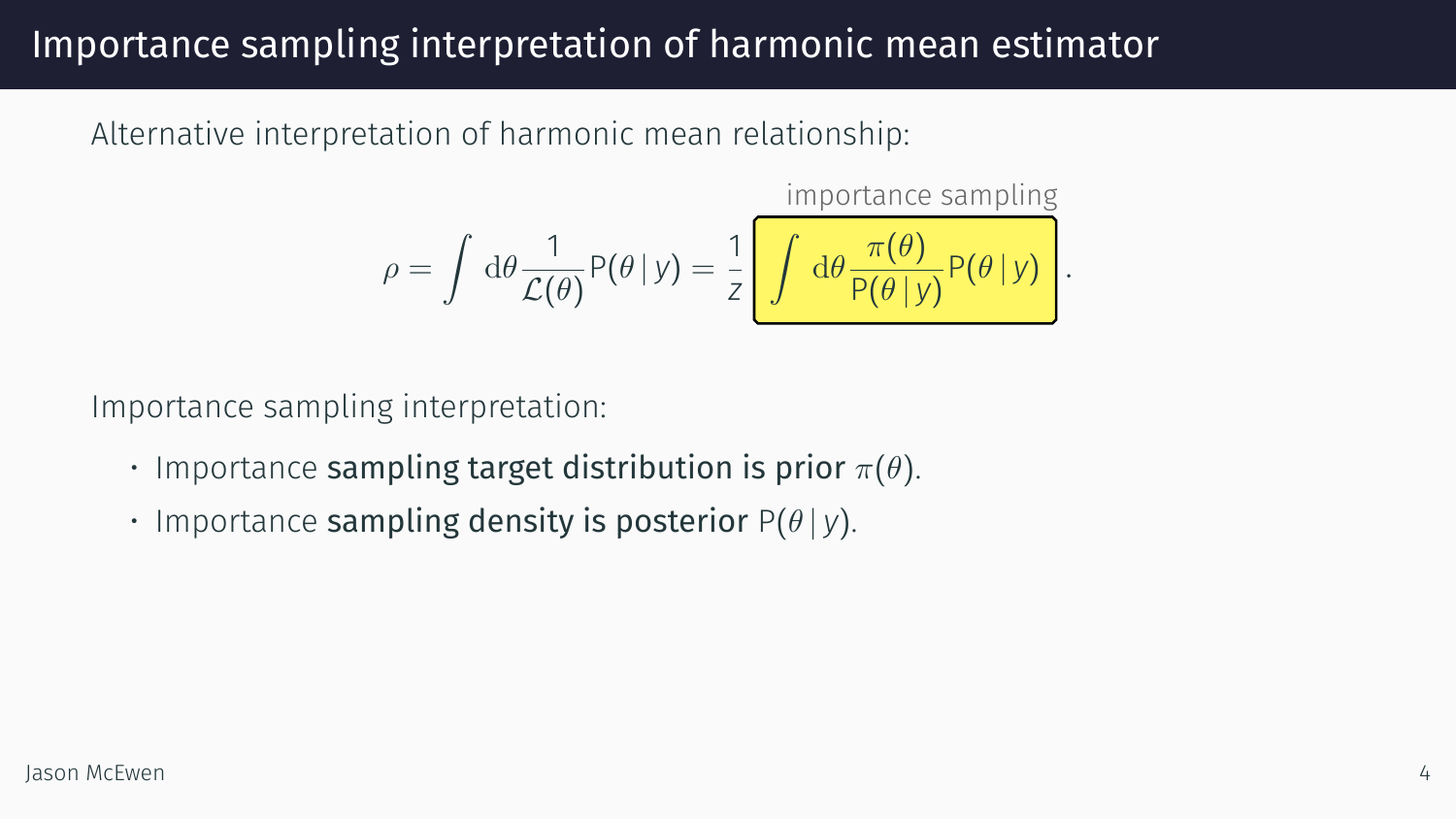Alternative interpretation of harmonic mean relationship:

$$
\rho = \int d\theta \frac{1}{\mathcal{L}(\theta)} P(\theta | y) = \frac{1}{z} \left[ \int d\theta \frac{\pi(\theta)}{P(\theta | y)} P(\theta | y) \right].
$$

Importance sampling interpretation:

- Importance sampling target distribution is prior *π*(*θ*).
- Importance sampling density is posterior P(*θ | y*).

For importance sampling, want sampling density to have fatter tails than target.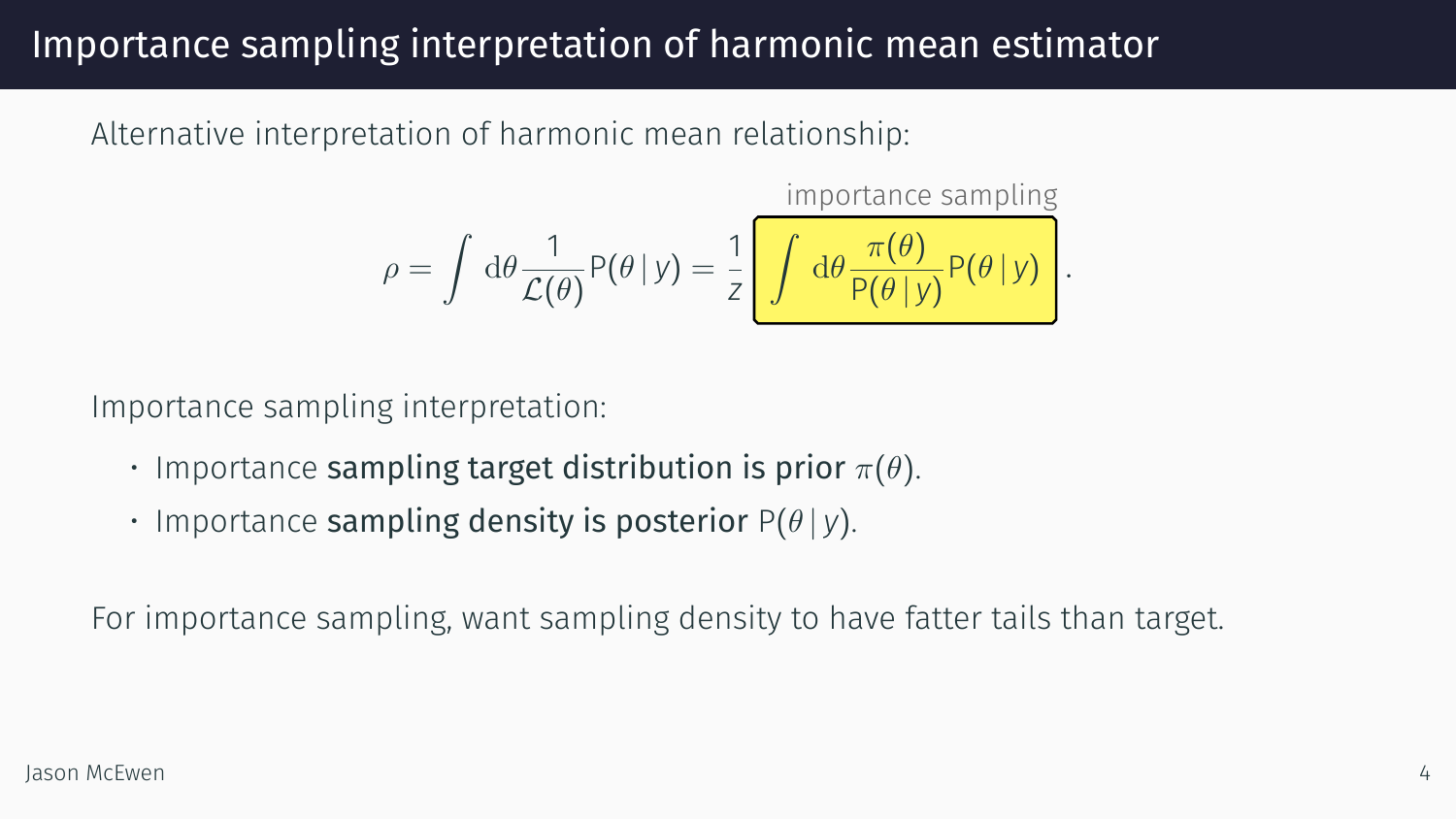Alternative interpretation of harmonic mean relationship:

$$
\rho = \int d\theta \frac{1}{\mathcal{L}(\theta)} P(\theta | y) = \frac{1}{z} \left[ \int d\theta \frac{\pi(\theta)}{P(\theta | y)} P(\theta | y) \right].
$$

Importance sampling interpretation:

- Importance sampling target distribution is prior *π*(*θ*).
- Importance sampling density is posterior P(*θ | y*).

For importance sampling, want sampling density to have fatter tails than target.

Not the case when importance sampling density is posterior and target is the prior.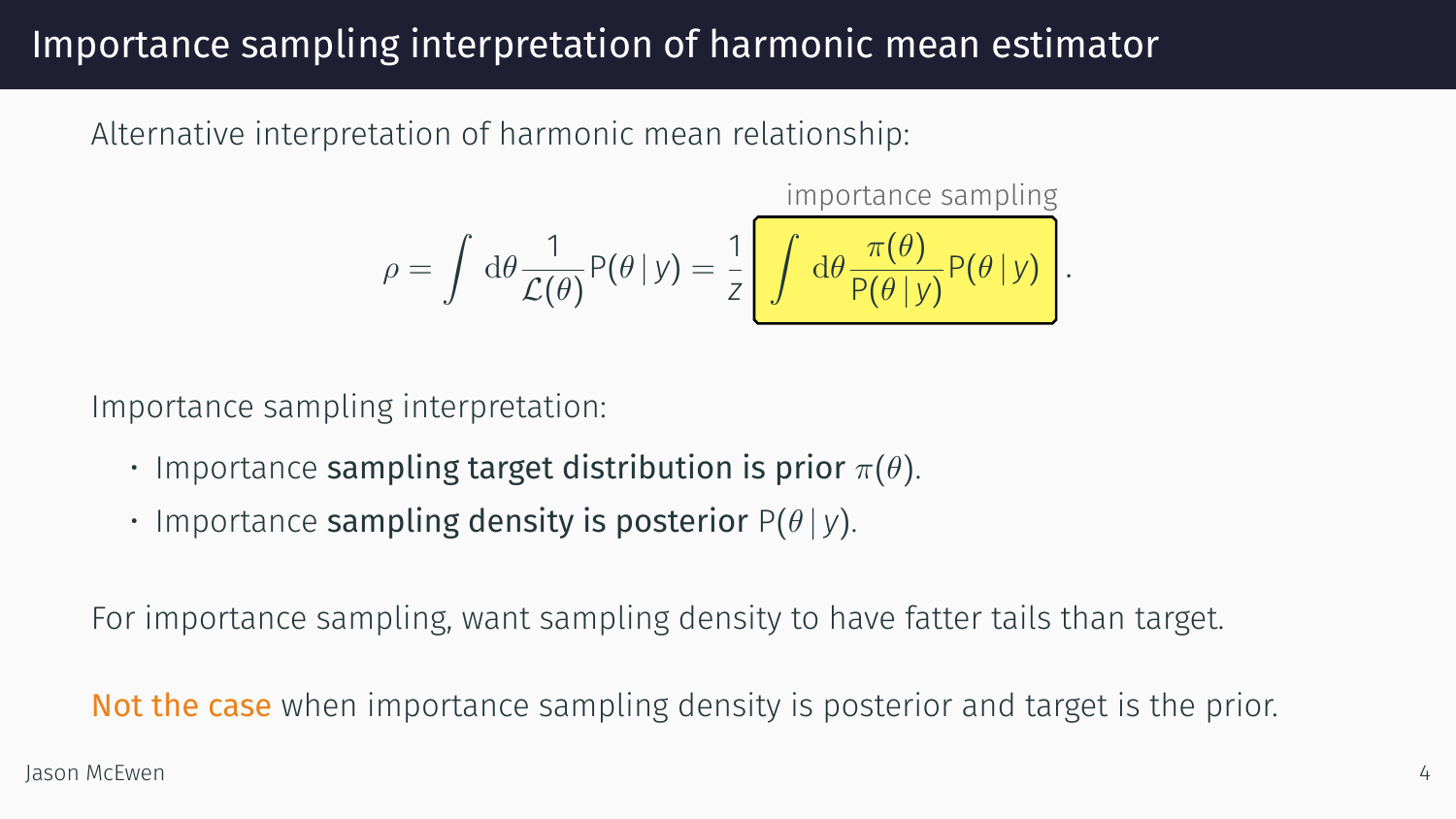Introduce an arbitrary importance sampling target  $\varphi(\theta)$  (which must be normalised).

$$
\rho = \mathbb{E}_{P(\theta | y)} \left[ \frac{\varphi(\theta)}{\mathcal{L}(\theta)\pi(\theta)} \right]
$$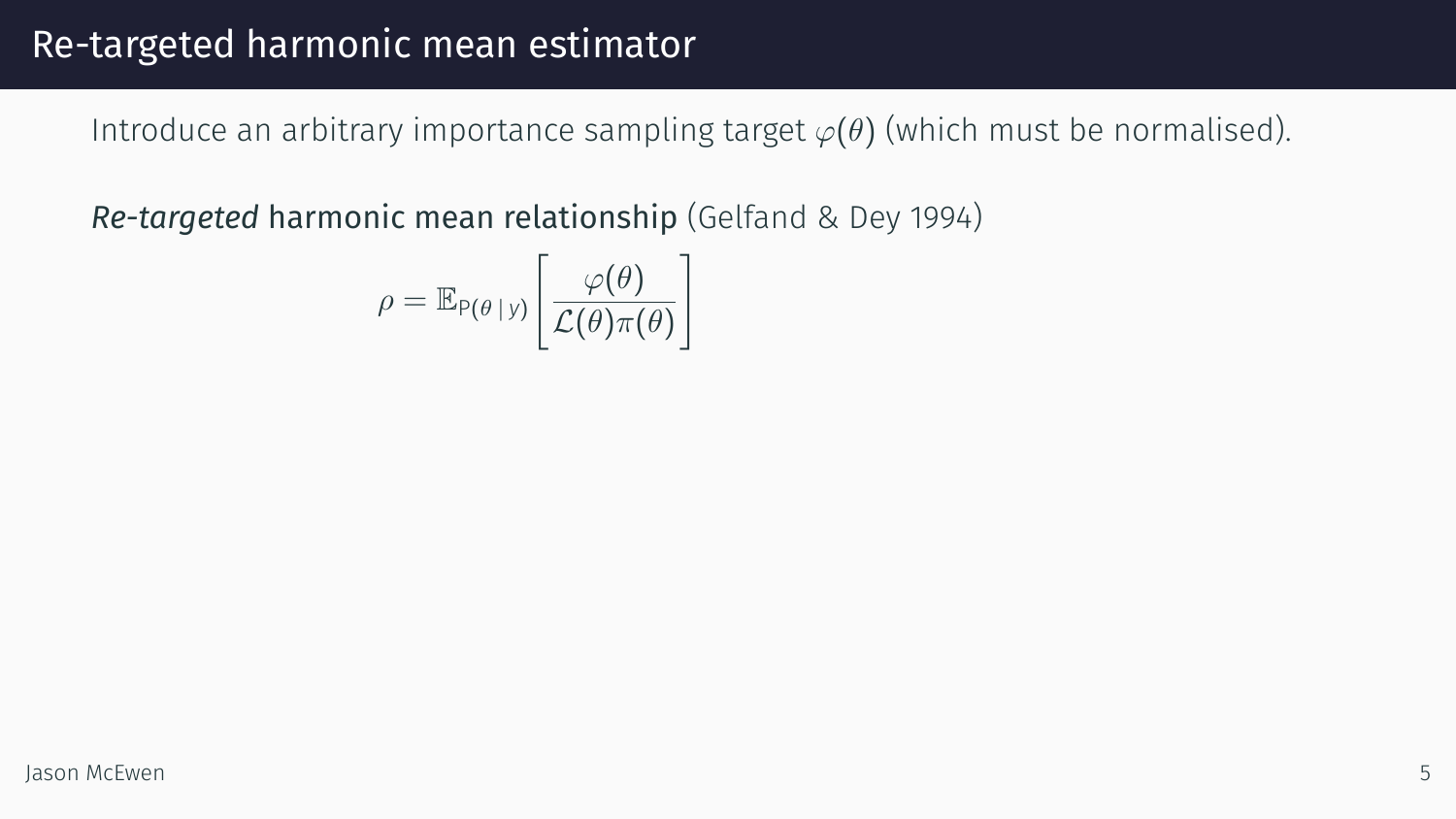Introduce an arbitrary importance sampling target  $\varphi(\theta)$  (which must be normalised).

$$
\rho = \mathbb{E}_{P(\theta | y)} \left[ \frac{\varphi(\theta)}{\mathcal{L}(\theta) \pi(\theta)} \right] = \int d\theta \frac{\varphi(\theta)}{\mathcal{L}(\theta) \pi(\theta)} P(\theta | y)
$$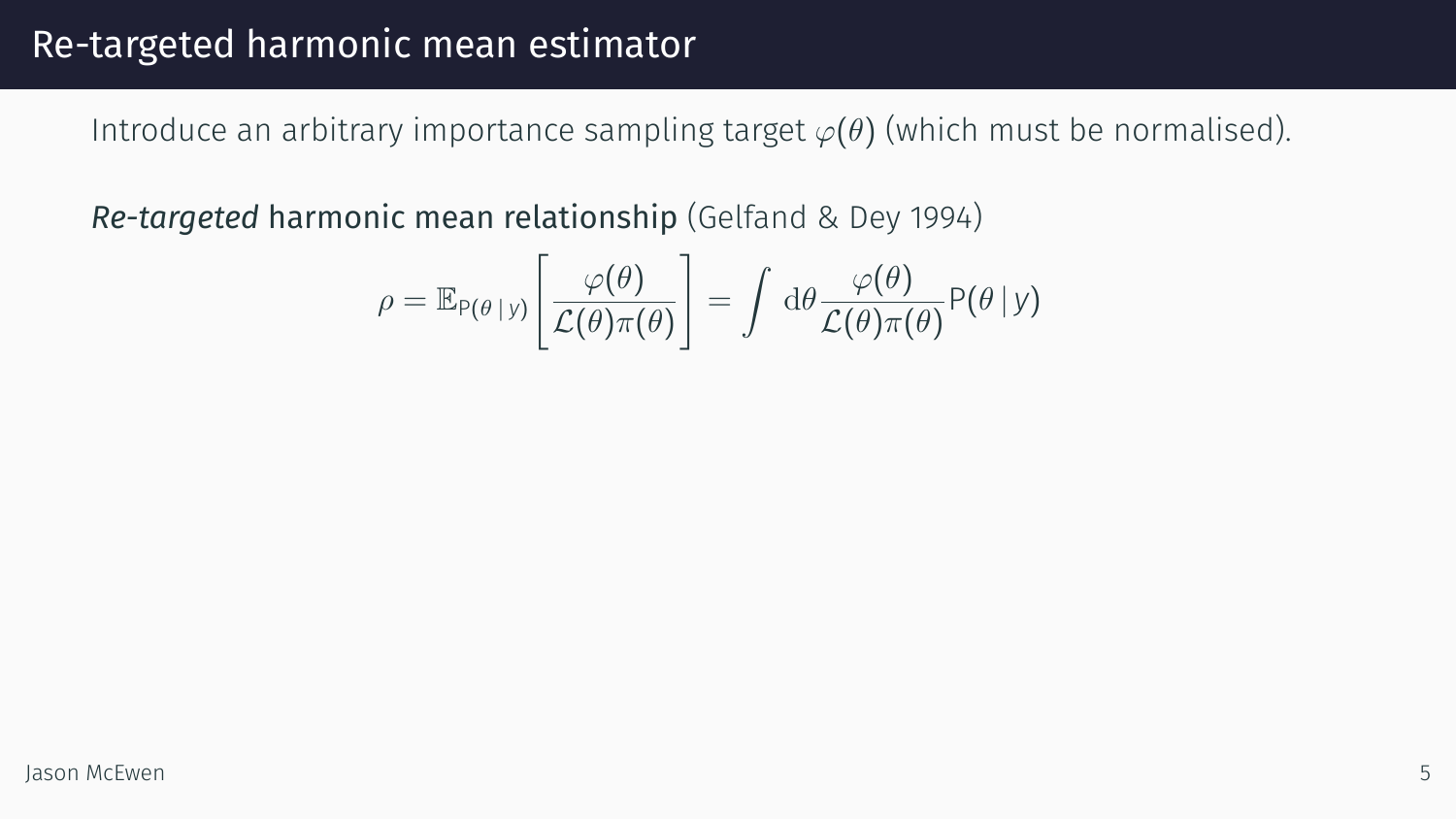Introduce an arbitrary importance sampling target *φ*(*θ*) (which must be normalised).

$$
\rho = \mathbb{E}_{P(\theta | y)} \left[ \frac{\varphi(\theta)}{\mathcal{L}(\theta)\pi(\theta)} \right] = \int d\theta \frac{\varphi(\theta)}{\mathcal{L}(\theta)\pi(\theta)} P(\theta | y)
$$

$$
= \int d\theta \frac{\varphi(\theta)}{\mathcal{L}(\theta)\pi(\theta)} \frac{\mathcal{L}(\theta)\pi(\theta)}{z}
$$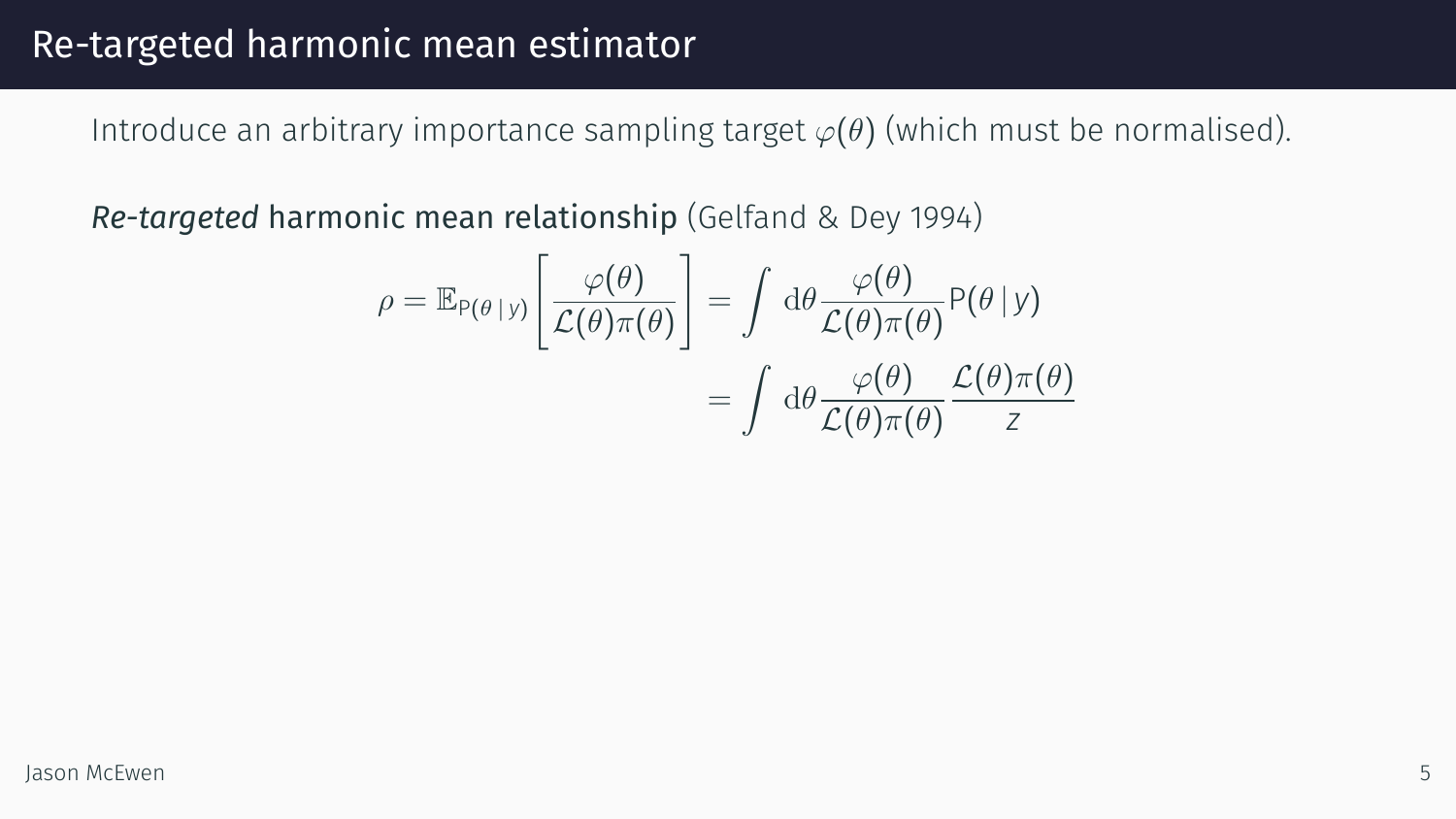Introduce an arbitrary importance sampling target *φ*(*θ*) (which must be normalised).

$$
\rho = \mathbb{E}_{P(\theta | y)} \left[ \frac{\varphi(\theta)}{\mathcal{L}(\theta)\pi(\theta)} \right] = \int d\theta \frac{\varphi(\theta)}{\mathcal{L}(\theta)\pi(\theta)} P(\theta | y)
$$

$$
= \int d\theta \frac{\varphi(\theta)}{\mathcal{L}(\theta)\pi(\theta)} \frac{\mathcal{L}(\theta)\pi(\theta)}{z}
$$

$$
= \frac{1}{z}
$$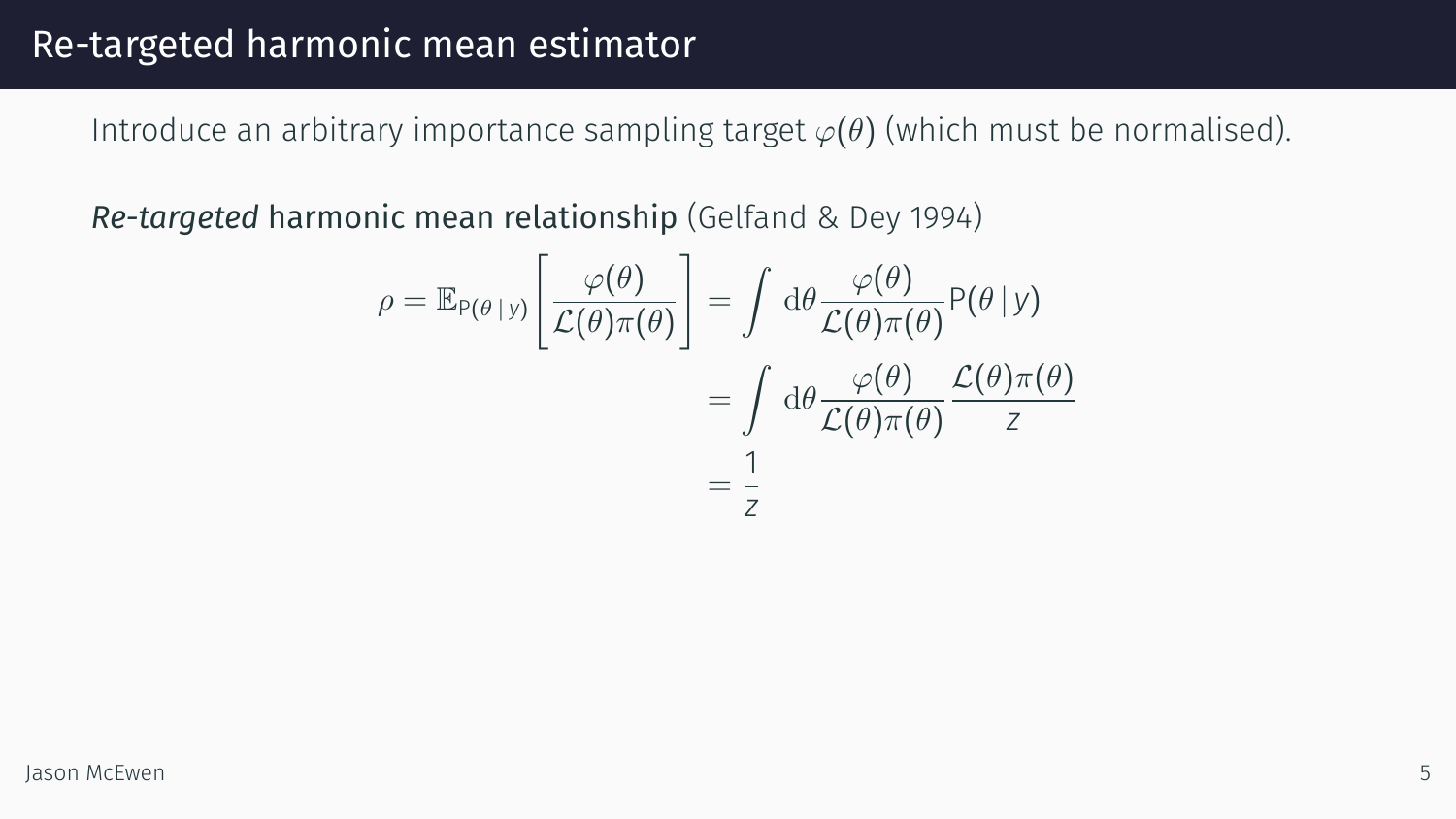Introduce an arbitrary importance sampling target  $\varphi(\theta)$  (which must be normalised).

*Re-targeted* harmonic mean relationship (Gelfand & Dey 1994)

$$
\rho = \mathbb{E}_{P(\theta | y)} \left[ \frac{\varphi(\theta)}{\mathcal{L}(\theta)\pi(\theta)} \right] = \int d\theta \frac{\varphi(\theta)}{\mathcal{L}(\theta)\pi(\theta)} P(\theta | y)
$$

$$
= \int d\theta \frac{\varphi(\theta)}{\mathcal{L}(\theta)\pi(\theta)} \frac{\mathcal{L}(\theta)\pi(\theta)}{z}
$$

$$
= \frac{1}{z}
$$

*Re-targeted* harmonic mean estimator (Gelfand & Dey 1994)

$$
\hat{\rho} = \frac{1}{N} \sum_{i=1}^{N} \frac{\varphi(\theta_i)}{\mathcal{L}(\theta_i)\pi(\theta_i)}, \quad \theta_i \sim P(\theta | y)
$$

Jason McEwen 5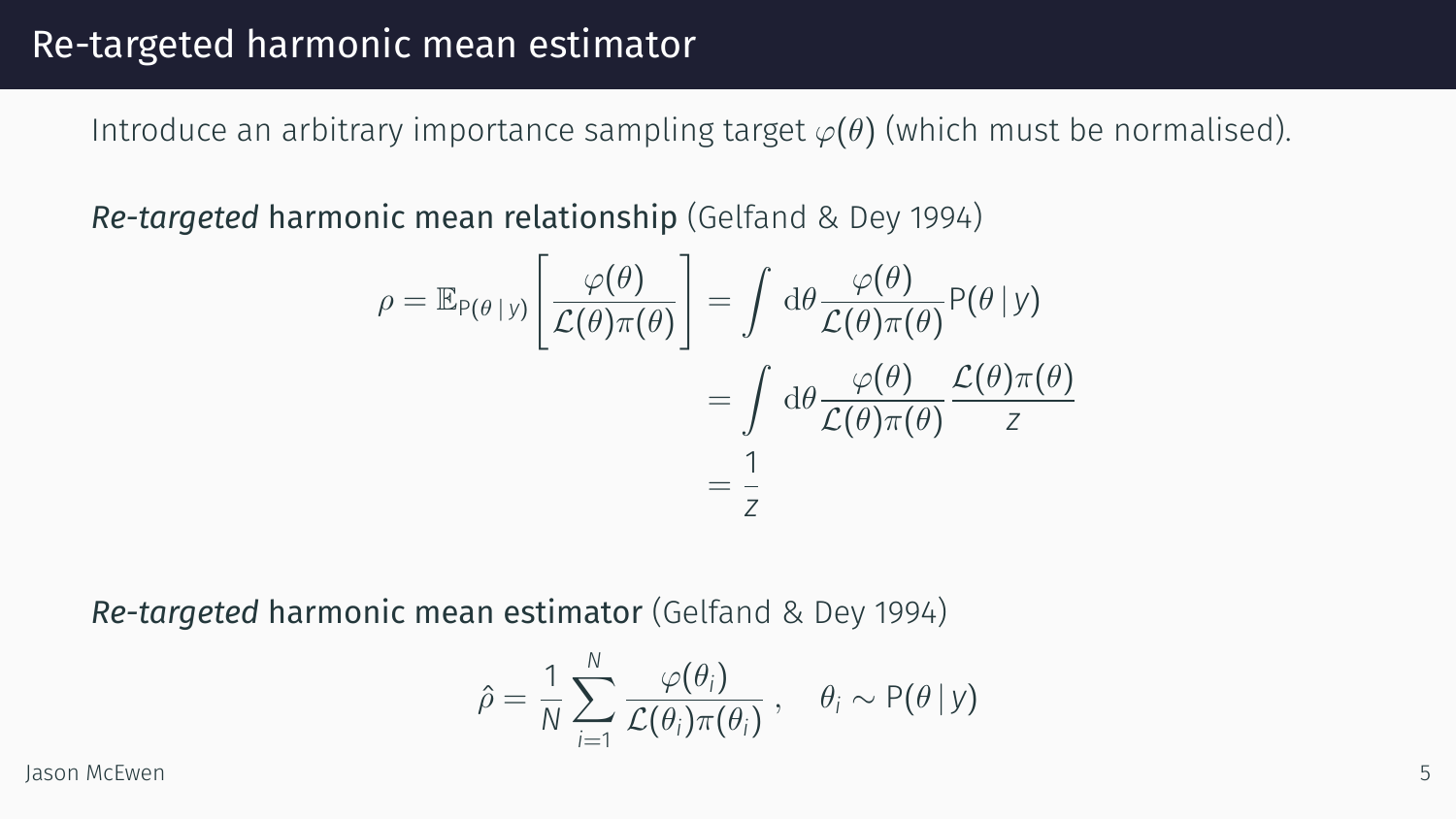Importance sampling interpretation:

$$
\rho = \int d\theta \frac{\varphi(\theta)}{\mathcal{L}(\theta)\pi(\theta)} P(\theta | y) = \frac{1}{z} \int d\theta \frac{\varphi(\theta)}{P(\theta | y)} P(\theta | y) .
$$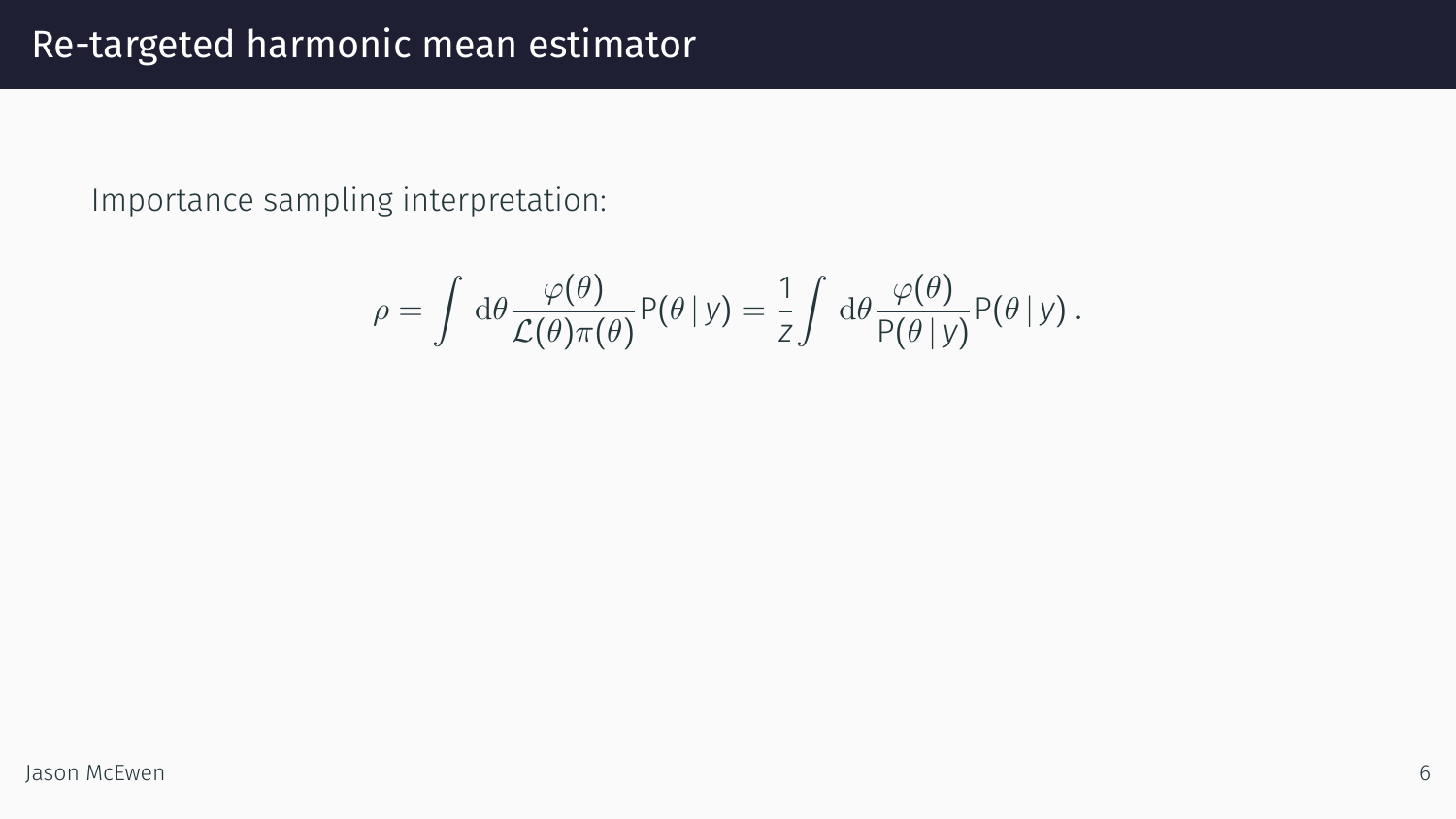Importance sampling interpretation:

$$
\rho = \int d\theta \frac{\varphi(\theta)}{\mathcal{L}(\theta)\pi(\theta)} P(\theta | y) = \frac{1}{Z} \int d\theta \frac{\varphi(\theta)}{P(\theta | y)} P(\theta | y).
$$

Ensure importance sampling target  $\varphi(\theta)$  does **not** have fatter tails than posterior P( $\theta | y$ ) (importance sampling density).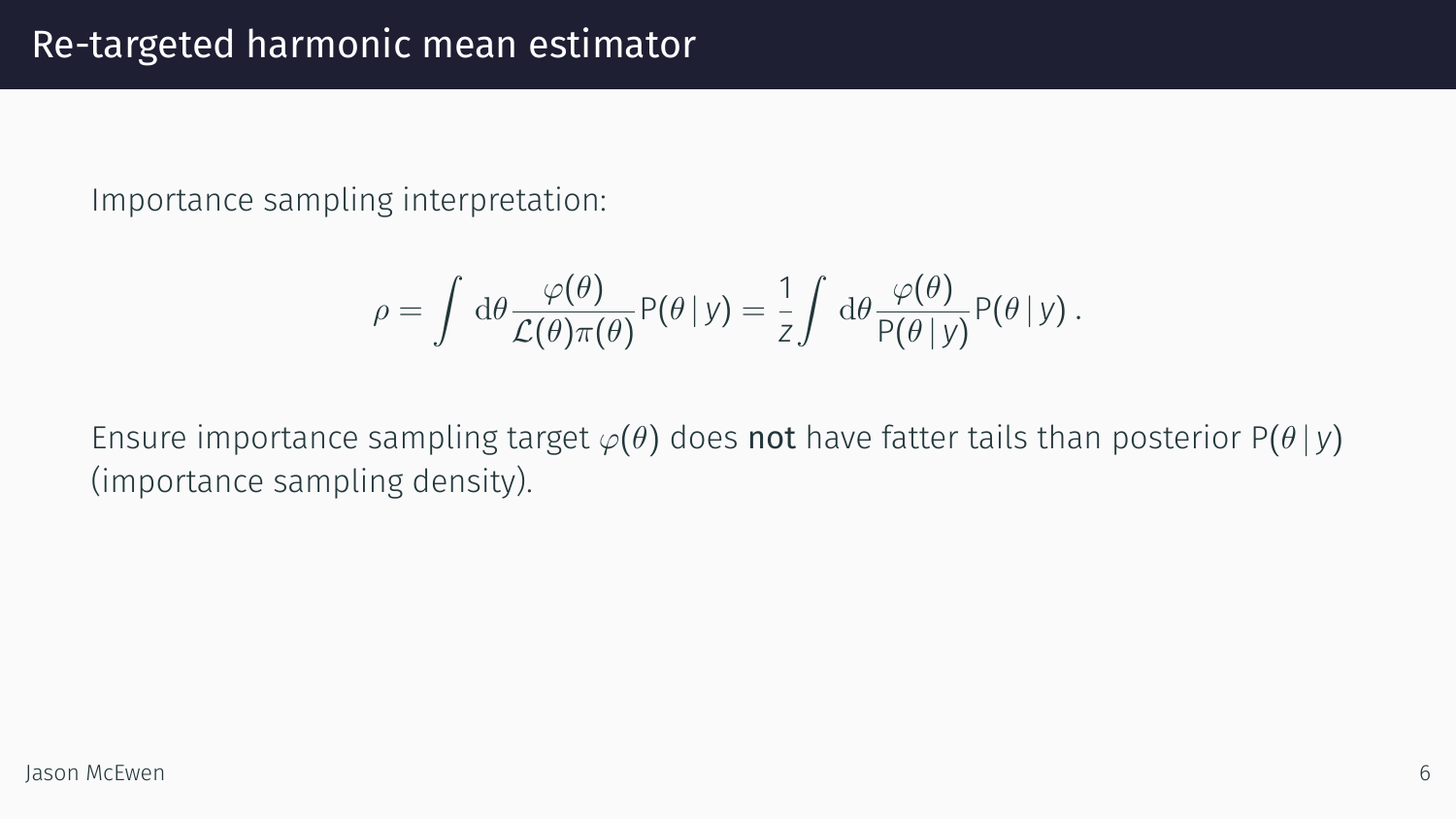Importance sampling interpretation:

$$
\rho = \int d\theta \frac{\varphi(\theta)}{\mathcal{L}(\theta)\pi(\theta)} P(\theta | y) = \frac{1}{z} \int d\theta \frac{\varphi(\theta)}{P(\theta | y)} P(\theta | y).
$$

Ensure importance sampling target  $\varphi(\theta)$  does **not** have fatter tails than posterior P( $\theta | y$ ) (importance sampling density).

*→* How set importance sampling target distribution *φ*(*θ*)?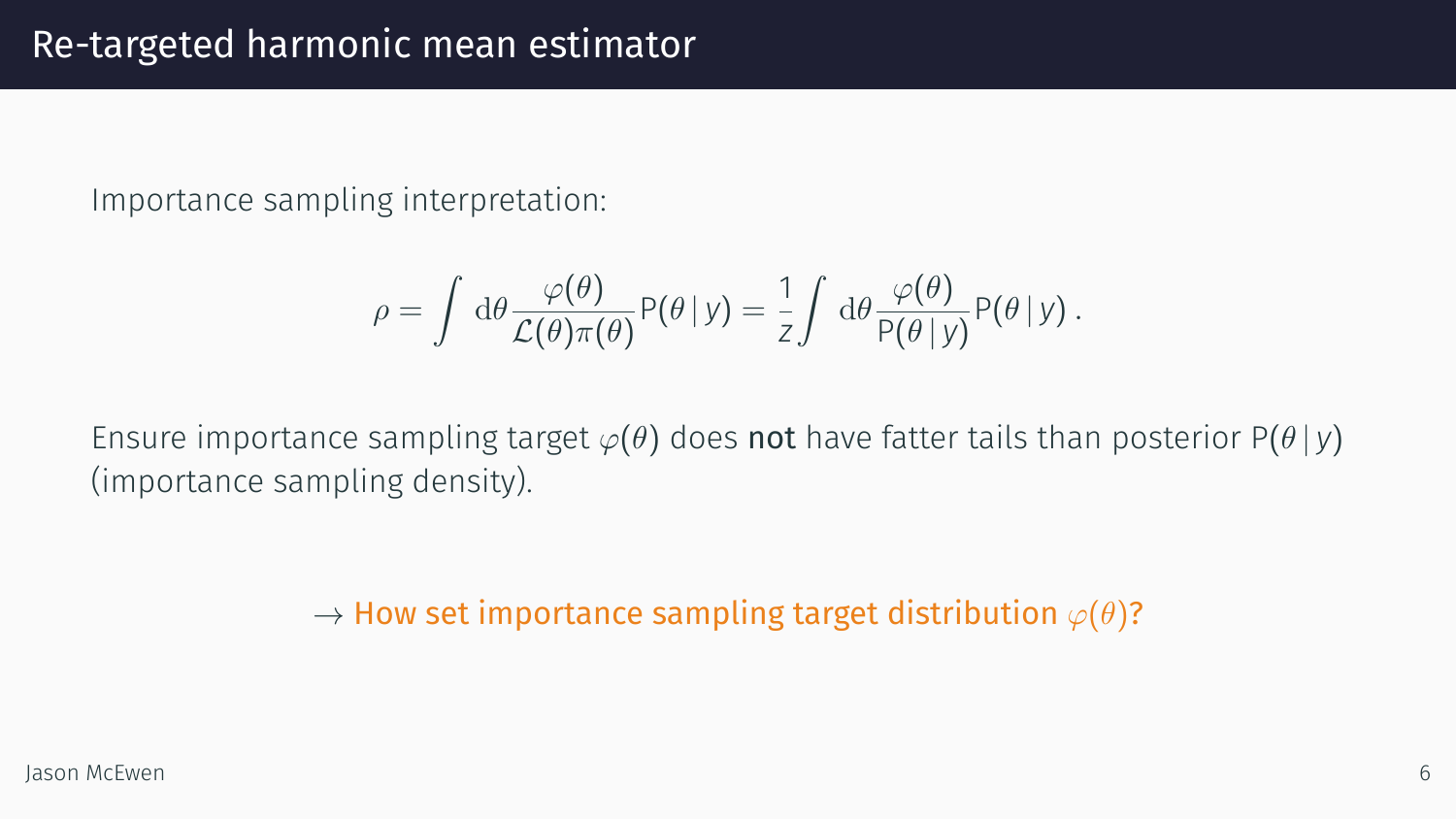### How set importance sampling target distribution *φ*(*θ*)?

Variety of cases been considered:

- Multi-variate Gaussian (*e.g.* Chib 1995)
- Indicator functions (*e.g.* Robert & Wraith 2009, van Haasteren 2009)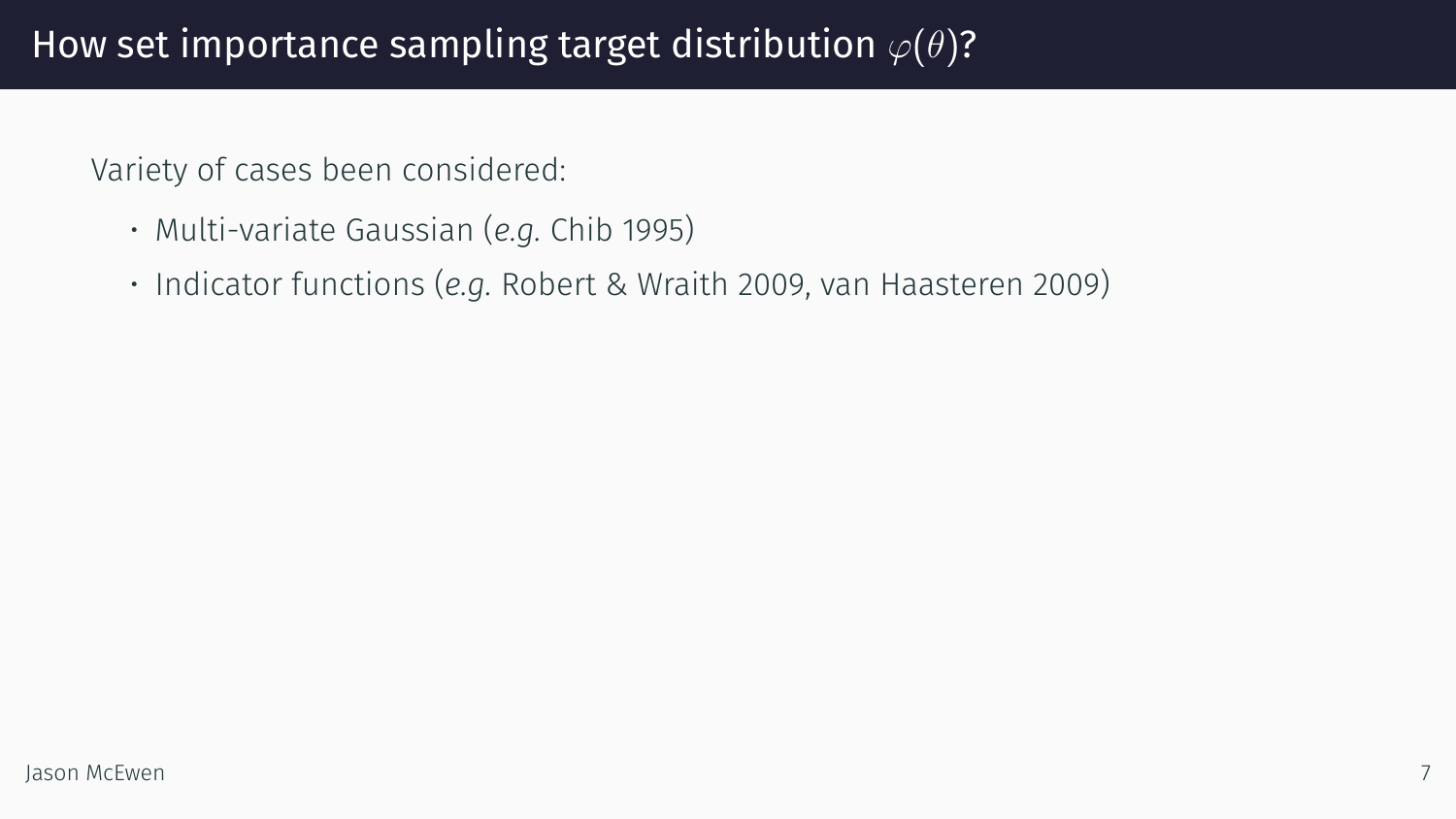### How set importance sampling target distribution *φ*(*θ*)?

Variety of cases been considered:

- Multi-variate Gaussian (*e.g.* Chib 1995)
- Indicator functions (*e.g.* Robert & Wraith 2009, van Haasteren 2009)

#### Optimal target:



(resulting estimator has zero variance).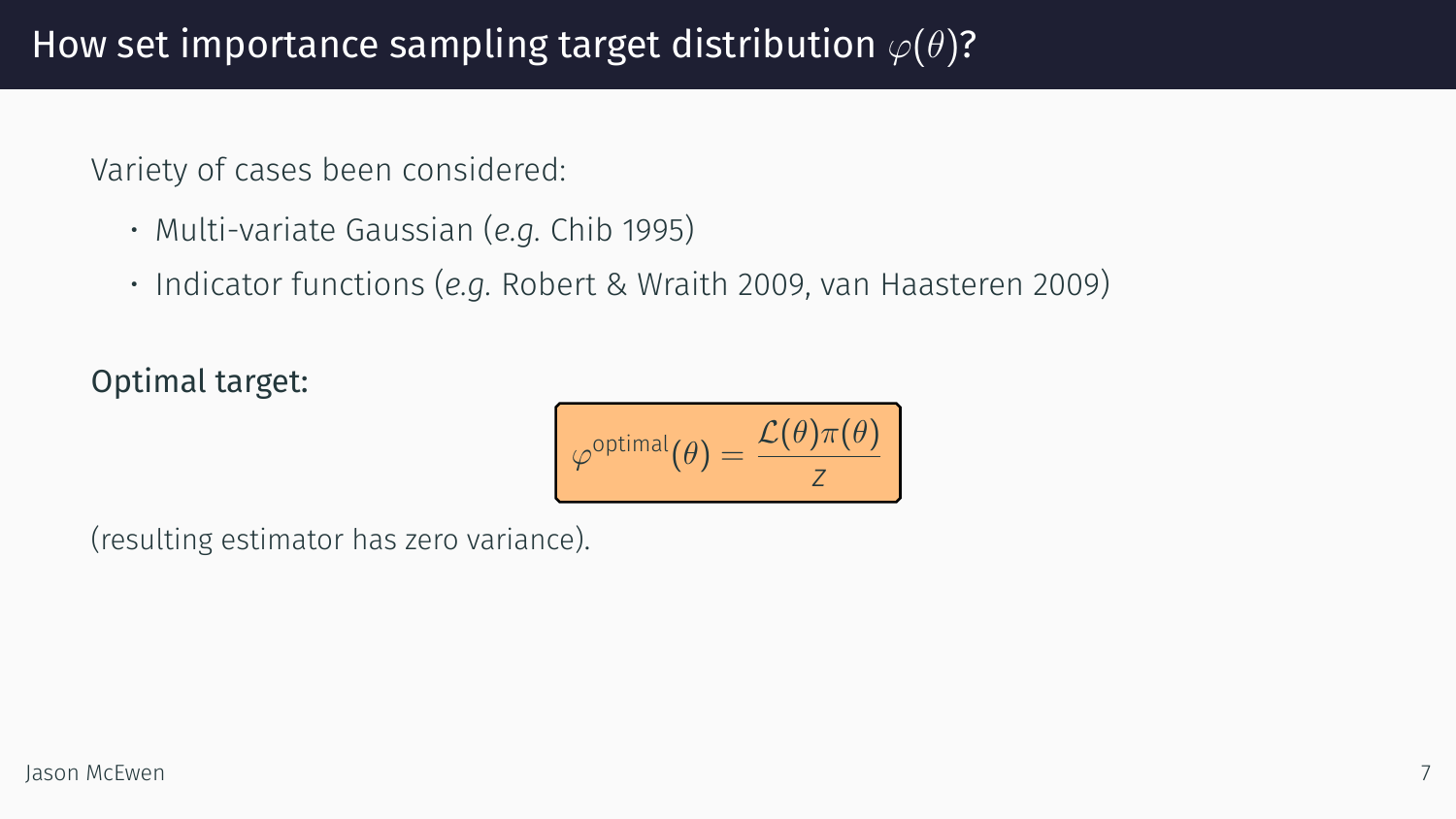### How set importance sampling target distribution *φ*(*θ*)?

Variety of cases been considered:

- Multi-variate Gaussian (*e.g.* Chib 1995)
- Indicator functions (*e.g.* Robert & Wraith 2009, van Haasteren 2009)

#### Optimal target:

| $\mathcal{L}(\theta)\pi(\theta)$<br>optimal $\sqrt{\rho}$ |
|-----------------------------------------------------------|
|                                                           |

(resulting estimator has zero variance).

But clearly not feasible since requires knowledge of the evidence *z* (recall the target must be normalised) *→* requires problem to have been solved already!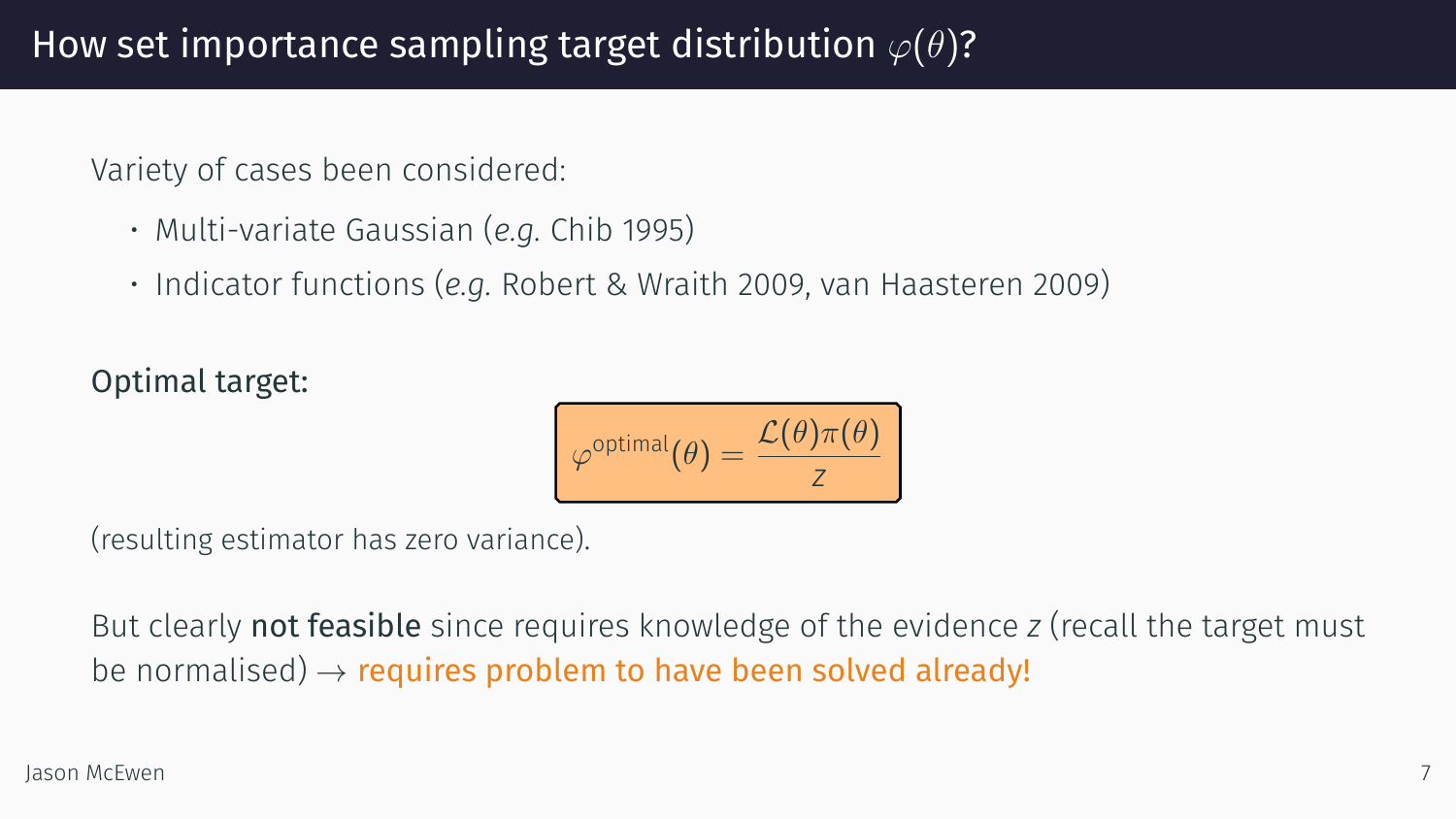### *Learnt* harmonic mean estimator

Propose the *learnt* harmonic mean estimator (McEwen *et al.* 2021; arXiv:2111.12720).

Learn an approximation of the optimal target distribution:

$$
\boxed{\varphi(\theta) \stackrel{\text{ML}}{\simeq} \varphi^{\text{optimal}}(\theta) = \frac{\mathcal{L}(\theta)\pi(\theta)}{z}}
$$

*.*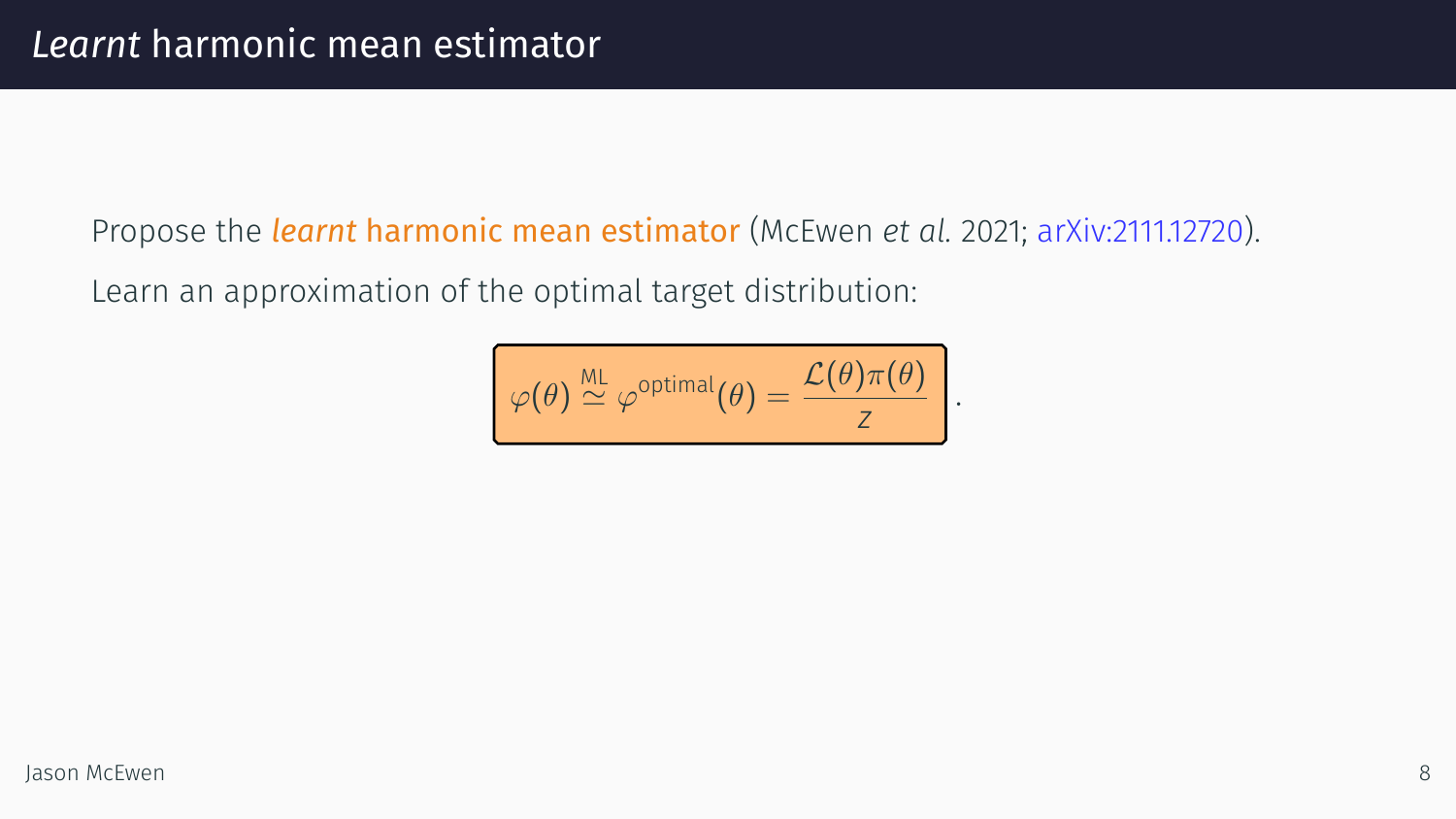### *Learnt* harmonic mean estimator

Propose the *learnt* harmonic mean estimator (McEwen *et al.* 2021; arXiv:2111.12720).

Learn an approximation of the optimal target distribution:



- Approximation not required to be highly accurate.
- Must not have fatter tails than posterior.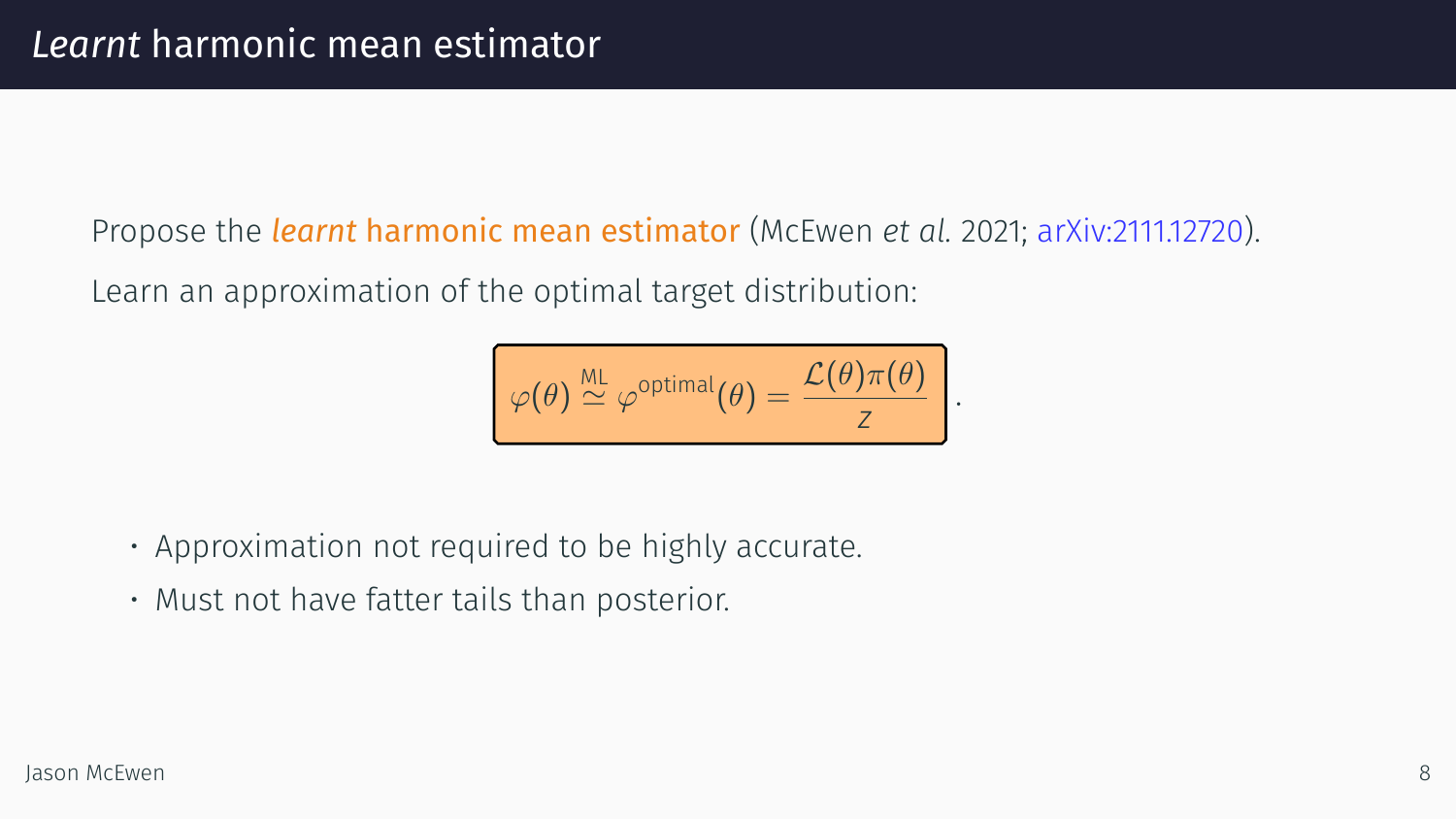### Learning the target distribution

Fit model by minimising variance of resulting estimator, while ensuring unbiased, with possible regularisation.

Solve by bespoke mini-batch stochastic gradient descent.

Develop strategy to estimate the variance of the estimator, its variance, and other sanity checks.

Cross-validation to select machine learning model and hyperparameters.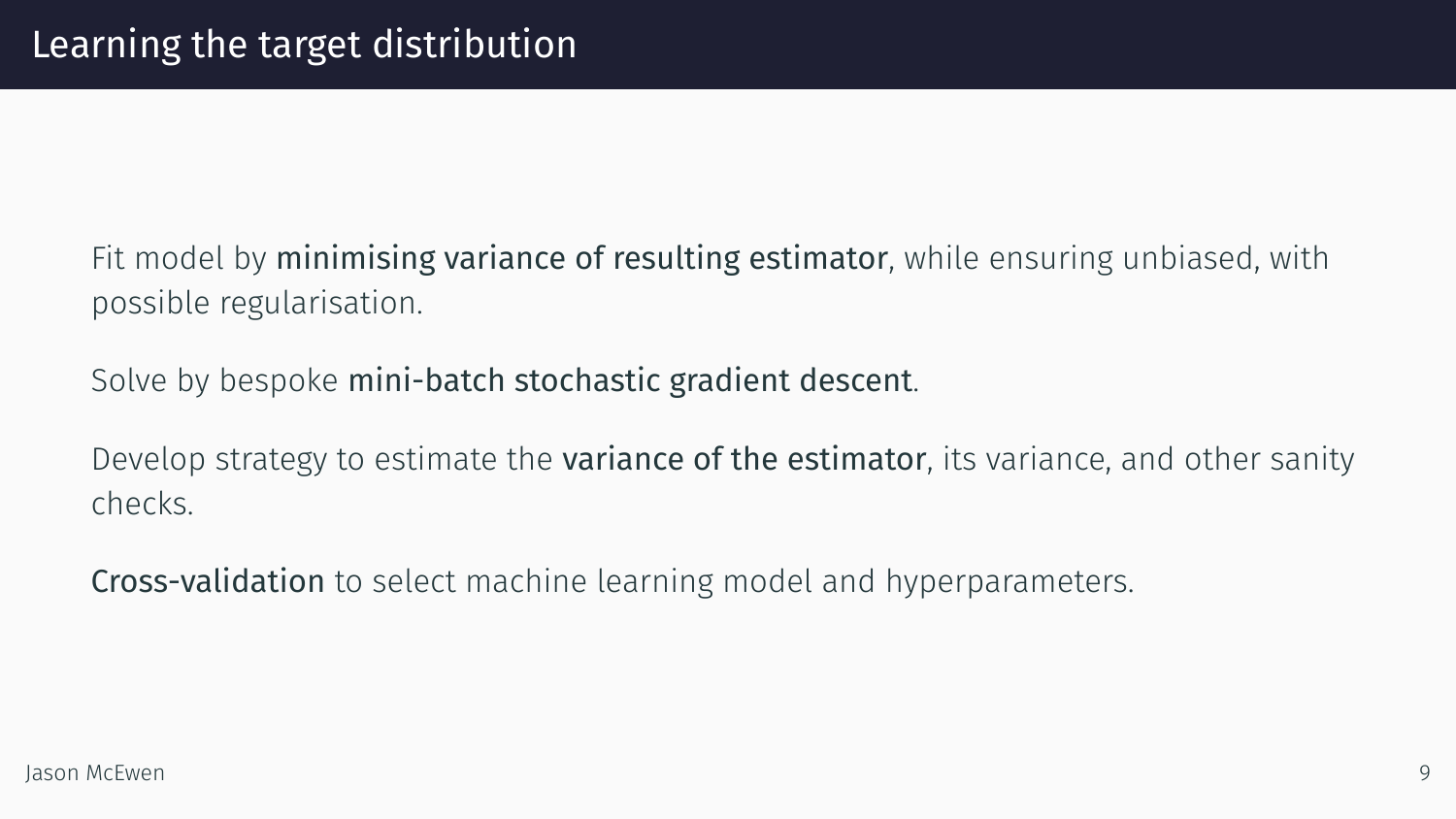Pathological example (Friel & Wyse 2012) where original harmonic mean estimator fails.



Jason McEwen **Hierarchical Bayesian model of Normal-Gamma example.** 10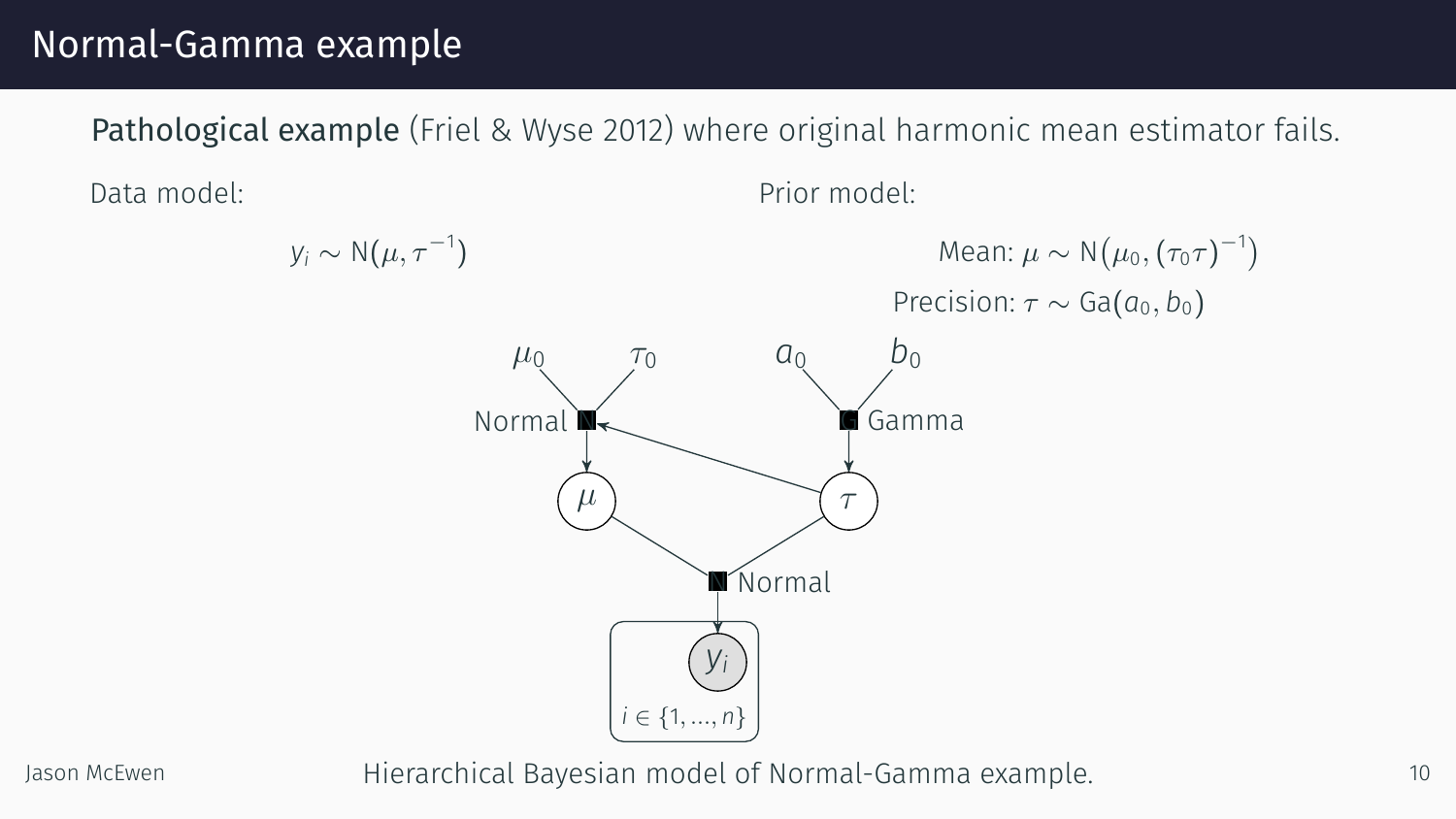Analytic evidence:

$$
z = (2\pi)^{-n/2} \frac{\Gamma(a_n)}{\Gamma(a_0)} \frac{b_0^{a_0}}{b_n^{a_n}} \left(\frac{\tau_0}{\tau_n}\right)^{1/2}
$$

where

$$
\tau_n = \tau_0 + n \,, \quad a_n = a_0 + n/2 \,, \quad b_n = b_0 + \frac{1}{2} \sum_{i=1}^n (y_i - \bar{y})^2 + \frac{\tau_0 n (\bar{y} - \mu_0)^2}{2(\tau_0 + n)} \,.
$$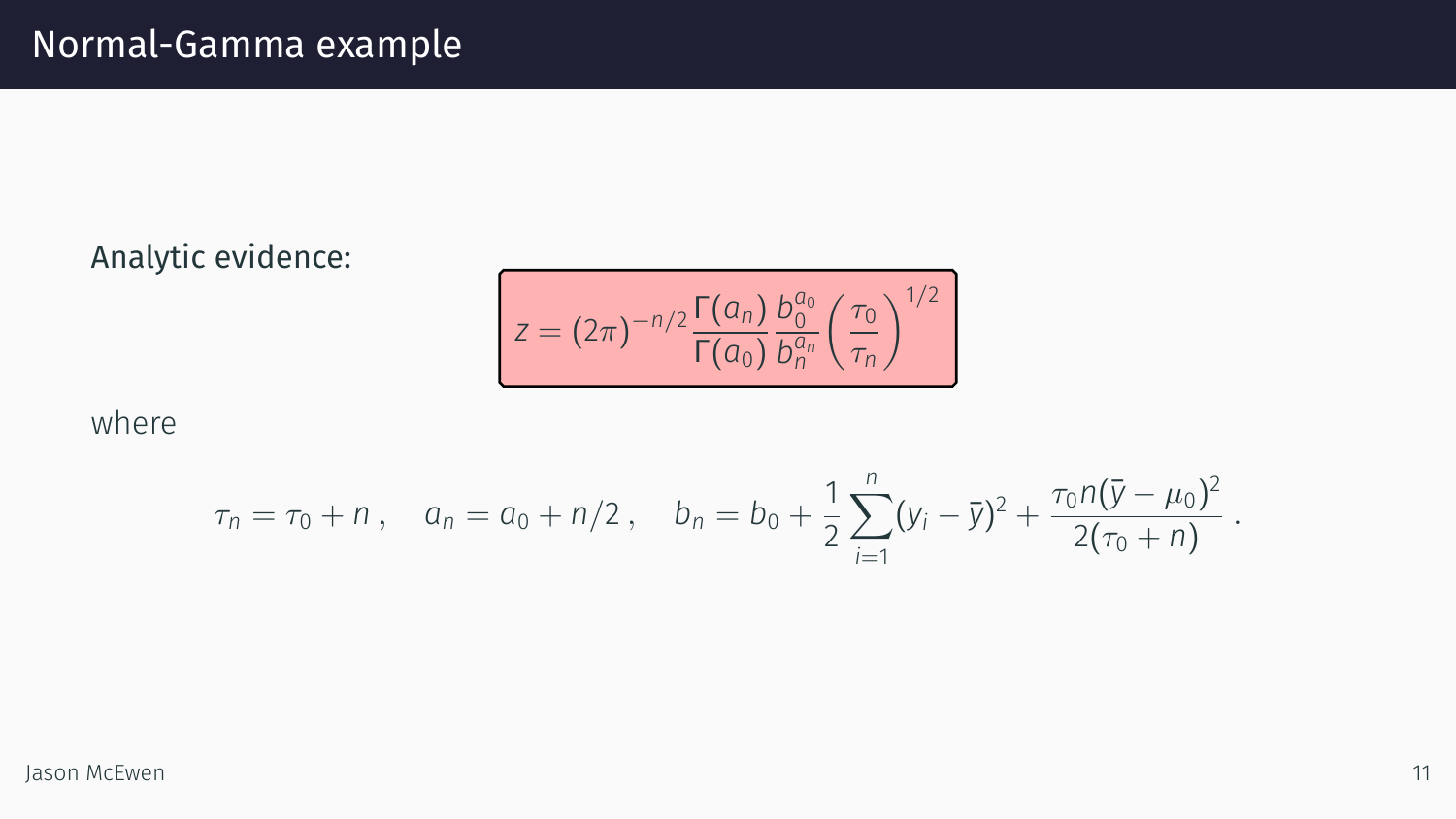

Comparison of marginal likelihood values computed to truth for varying prior.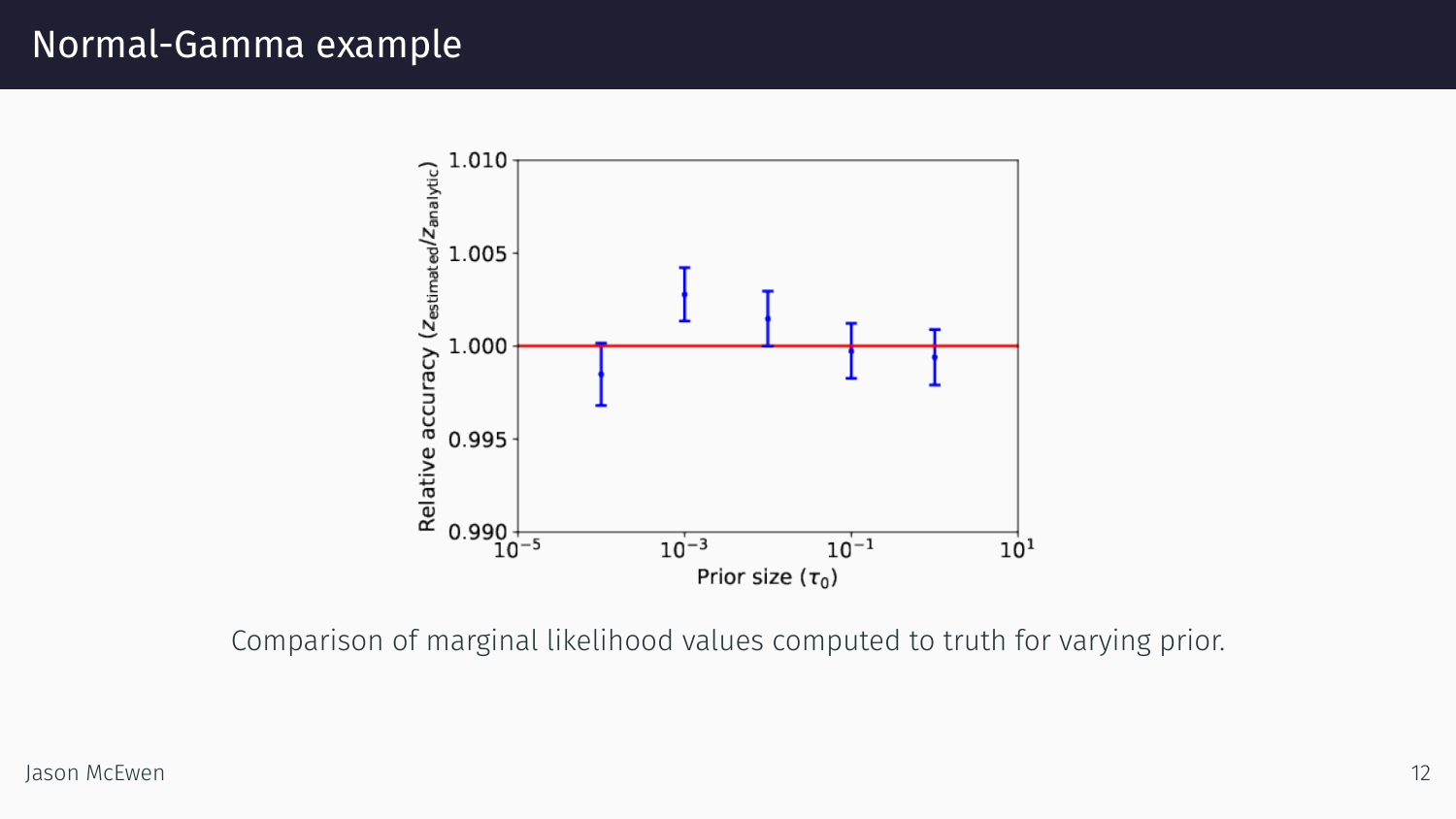Marginal likelihood values for Normal-Gamma example with varying prior.

| Prior size $(\tau_0)$    | $10^{-4}$   | $10^{-3}$   | $10^{-2}$   | $10^{-1}$   | $10^{0}$    |  |  |
|--------------------------|-------------|-------------|-------------|-------------|-------------|--|--|
| Analytic $log(z)$        | $-144.5530$ | $-143.4017$ | $-142.2505$ | $-141.0999$ | $-139.9552$ |  |  |
| Estimated $log(2)$       | $-144.5545$ | $-143.3990$ | $-142.2490$ | $-141.1001$ | $-139.9558$ |  |  |
| Error                    | $-0.0015$   | 0.0027      | 0.0015      | $-0.0011$   | $-0.0006$   |  |  |
| (learnt harmonic mean)   |             |             |             |             |             |  |  |
| Error                    | 12.2100     |             | 9.7900      | 8.5000      | 7.1000      |  |  |
| (original harmonic mean) |             |             |             |             |             |  |  |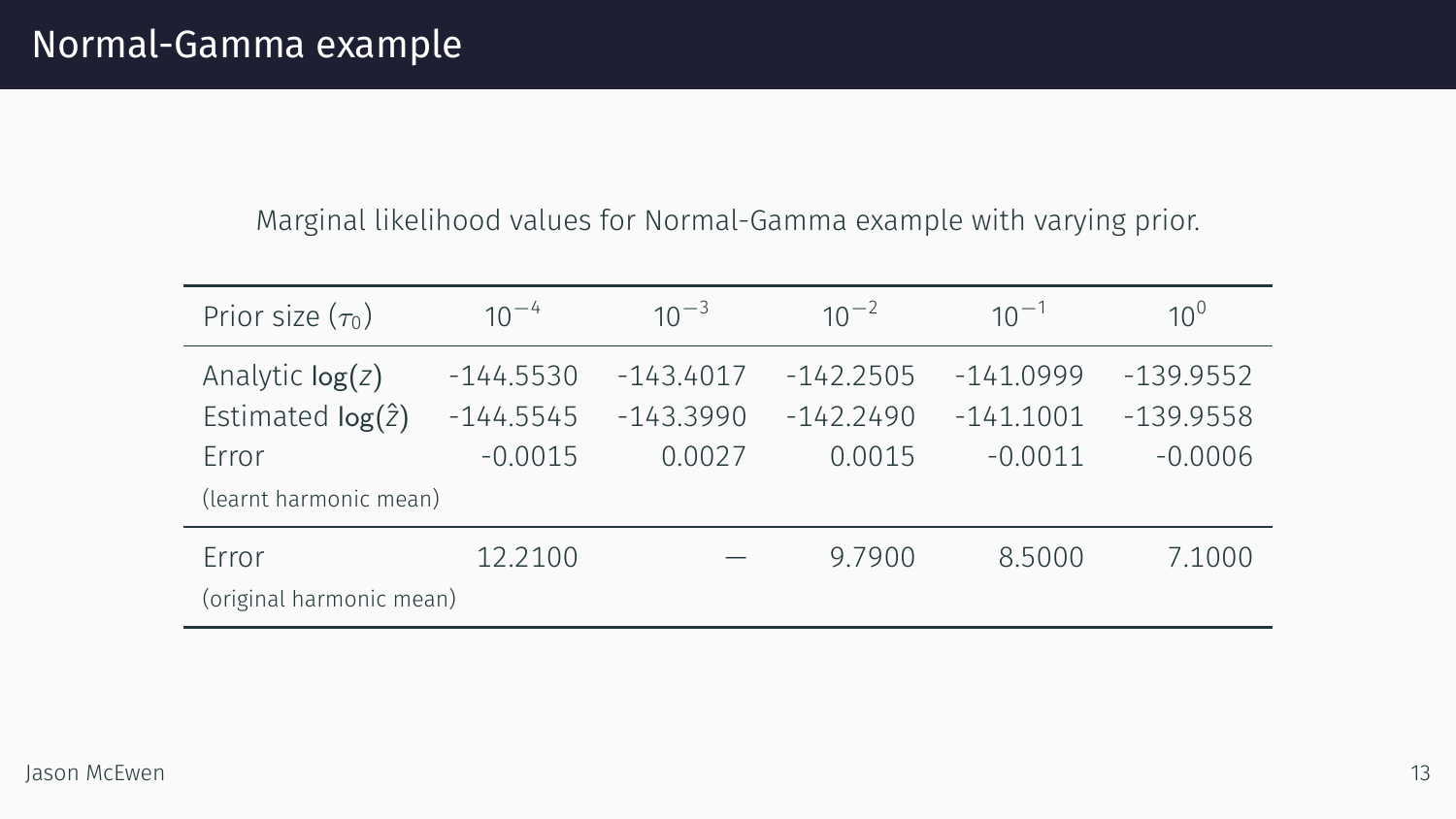### Harmonic code



(Seamless integration with emcee.)